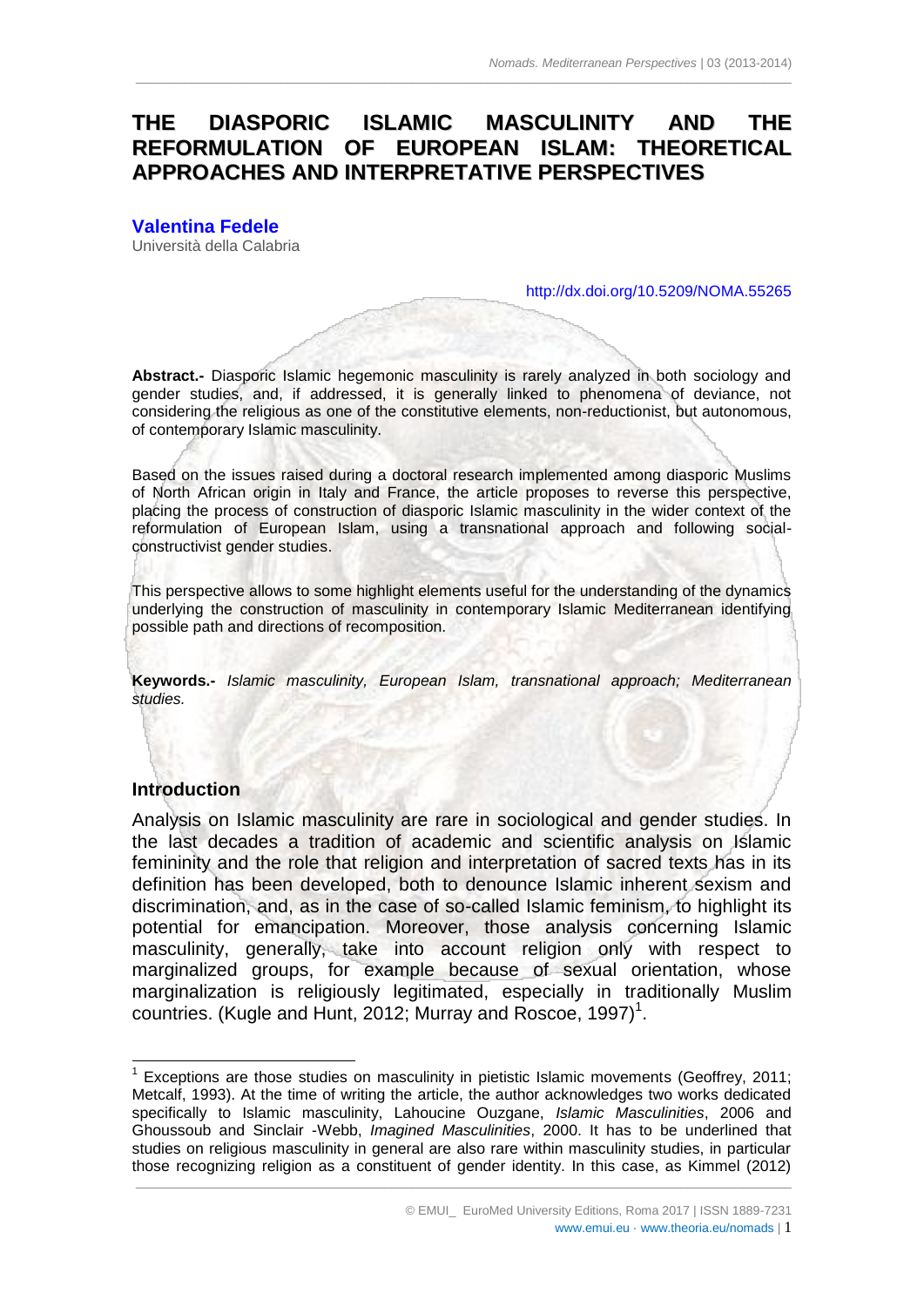The masculinity that Connell (1995) defines as hegemonic<sup>2</sup>, instead, is rarely investigated, if not linked to phenomena of violence, social exclusion and terrorism, or at least conceptualized as deviant masculinity (Amar, 2011), often considering Islam not as one of its constituents, but as a causal problem. Thus, paradoxically, as emphasizes by Ruba Salih (2008), Muslim women, considered excluded from the public sphere are at the center of political, religious and social narratives, while hegemonic masculinity, considered the main subject of relevant political and social dynamics, is not discussed perpetuating its same dominance (Dialmy, 2009; Ouzgane, 2006).

 $\_$  ,  $\_$  ,  $\_$  ,  $\_$  ,  $\_$  ,  $\_$  ,  $\_$  ,  $\_$  ,  $\_$  ,  $\_$  ,  $\_$  ,  $\_$  ,  $\_$  ,  $\_$  ,  $\_$  ,  $\_$  ,  $\_$  ,  $\_$  ,  $\_$  ,  $\_$  ,  $\_$  ,  $\_$  ,  $\_$  ,  $\_$  ,  $\_$  ,  $\_$  ,  $\_$  ,  $\_$  ,  $\_$  ,  $\_$  ,  $\_$  ,  $\_$  ,  $\_$  ,  $\_$  ,  $\_$  ,  $\_$  ,  $\_$  ,

This perspective is replicated in the studies concerning Islamic masculinity in Diaspora, where the analysis of Islamic masculinity as deviant is accompanied by a public discourse constructing Islam as the *difference par excellence*, the *negative* of the characteristics of national identity, in the European case and in continuity with colonial dynamics, projected on males coming from traditionally Muslim countries and, in particular, from North African and Middle Eastern Arab countries, overlapping the actual religiosity and the characteristics of those involved.

The article analyzes how Islamic religious is involved and acts, along with other factors, but autonomously, in the multidimensional, complex and transnational process of definition of Islamic diasporic masculinity, placing it within the dynamics of consolidation of European Islam, focusing on the analysis of the subjectivity of Muslim males of North African origin, with particular reference to the so-called second generations, in Italy and France. $3$ 

It is necessary to emphasize that, however, the religious does not exhaust the possible personal belongings of people coming from Muslim majority countries, both because religious belief and, therefore, its re-formulation, has a strong personal feature that subdivides its possible expressions, making difficult to offer generalizations inclusive enough, and because assuming Islam as a constituent axis of construction of gender subjectivities and models, excludes all those people that while recognizing themselves as part of a system of values generally attributed to Muslim world, do not consider religion as a reference or a necessary attribute of their idea of masculinity, placing themselves outside the same building of a religious narrative, such as the so-called cultural Muslims<sup>4</sup>.

-

\_\_\_\_\_\_\_\_\_\_\_\_\_\_\_\_\_\_\_\_\_\_\_\_\_\_\_\_\_\_\_\_\_\_\_\_\_\_\_\_\_\_\_\_\_\_\_\_\_\_\_\_\_\_\_\_\_\_\_\_\_\_\_\_\_\_\_\_\_\_\_\_\_\_\_\_\_\_\_\_\_\_\_\_\_\_\_\_\_\_\_\_\_\_\_ 4 Statistics on Muslim population in Europe are mostly indicative, complicated by many factors, including the difficulty of collecting data on ethnic or religious basis, addressed differently in different countries: in some – such as France, Belgium, Denmark, Italy and Spain – there are constitutional or legal barriers, laws on privacy and on protection of sensitive data, in others – Austria, Estonia, Finland, Germany, Ireland, Slovenia and the UK – exceptions to the rule are

emphasizes, often reference to religion is involuntary or can be reconstructed, as for example in Weber, given the tendency to describe the whole humanity as male.

<sup>&</sup>lt;sup>2</sup> Hegemonic masculinity in Connell's meaning, refers to the process by which certain groups are in power and determine, for this reason, the socially dominant form of masculinity in a culture in a given historical period, legitimizing patriarchy in local practices and gender social stratification, acted outward towards to women and inwards towards other men, lacking social and economic resources to participate hegemonic masculinity. See Connell (1995, pp. 77-82).

<sup>3</sup> The article is based on the results of a wider doctoral research analyzing the reformulation of Islam in the European diaspora that between 2009 and 2012 has involved 60 Italian and French Muslims whose families came from Algeria, Tunisia and Morocco.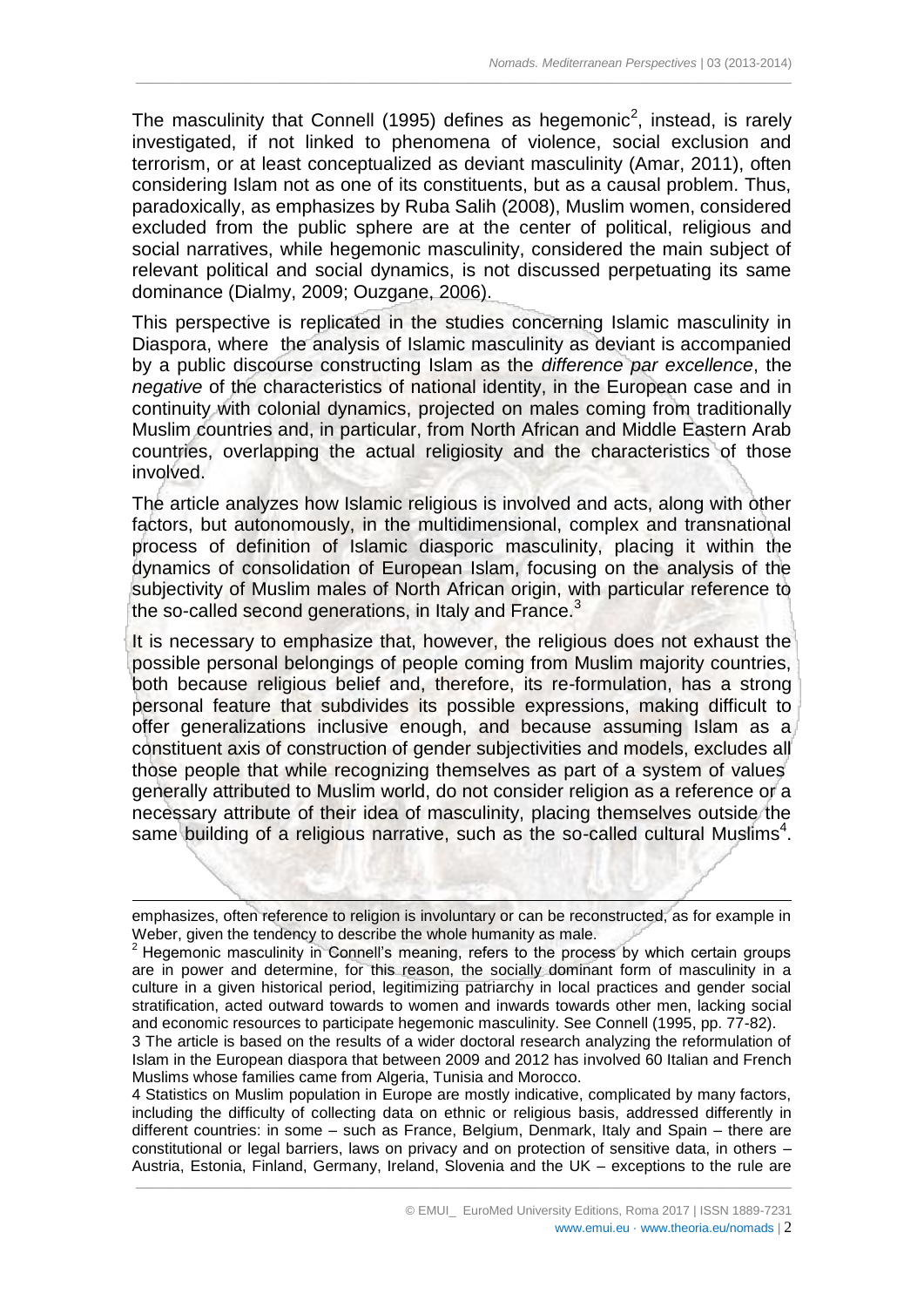Despite being a minority within European Islam, those religiously active are also those participating at the reformulation of the Islamic religious discourse, of what Berger (1994) calls structure of plausibility of Islam in a minority context; therefore, they affect the very definition of contemporary European Islamic masculinity, building models and negotiating them within the public space, with respect both to European society and to communities coming from traditionally Muslim majority countries, contributing on the one hand to deconstructing postcolonial stereotypes and prejudices, on the other to answering to what Ventura (2009) identifies as the long-standing identity crisis of the Muslim world, as a universe of sense, regardless of its spatial references

 $\_$  ,  $\_$  ,  $\_$  ,  $\_$  ,  $\_$  ,  $\_$  ,  $\_$  ,  $\_$  ,  $\_$  ,  $\_$  ,  $\_$  ,  $\_$  ,  $\_$  ,  $\_$  ,  $\_$  ,  $\_$  ,  $\_$  ,  $\_$  ,  $\_$  ,  $\_$  ,  $\_$  ,  $\_$  ,  $\_$  ,  $\_$  ,  $\_$  ,  $\_$  ,  $\_$  ,  $\_$  ,  $\_$  ,  $\_$  ,  $\_$  ,  $\_$  ,  $\_$  ,  $\_$  ,  $\_$  ,  $\_$  ,  $\_$  ,

Taking into account the transnational horizon within which the process of definition of European Islam unfolds, the article addresses both the religious and the socio-cultural elements associated with Maghreb Islamic masculinity, as well as the consequences of the peculiar conditions of reworking Muslim creed in Europe, in order to detect the main features of re-negotiation of gender experience in diaspora and the circularity of Islamic models of masculinity.

### **The study of Islamic diasporic masculinity in the social-constructivist perspective**

The identification of the procedural nature of a dynamic model of European Islamic masculinity lays in continuity with the social-constructivist approach to gender, whose point of departure is that, as underlined by Ouzgane (2006, p 2), *'men are not born, they are made within particular social contexts* '.

This approach, especially in its more recent developments, recognizes the variability of the concepts of masculine and feminine between society and society and, in the same society, between different historical periods and in the same society in the same historical period, between generations, and in the same society, in the same historical period and in the same generation, between different social, economic and cultural groups (see Kimmel, 2000; Connell, 1995; Connell and Messerchmidt, 2005). These evidencies were particularly enriched during what Connell (2012) calls *the ethnographic moment* of masculinity studies, that in the 90s saw the production of numerous empirical studies, documenting different models of masculinity, in different cultures and social spaces, emphasizing the multifaceted nature of the definitions of masculinity, locally and globally, drawing attention to the need for new conceptualizations, able to read the variability of

allowed on the basis of voluntary participation in the census, and in others – such as Germany and Sweden – the same religious communities provide data on believers. Moreover, it is discussed the same definition of European Muslims: generally all the people coming from Muslim majority countries are considered Muslims - ascribed Muslims (Dassetto, 2009), sociological Muslims (Allievi, 2002), *susceptibles d'être musulmans par filiation* (Tribalat, 1995) – the number of whom can be reduced by the percentage corresponding to religious minorities in the country of origin. This choice, however, do not take account Muslims born in the host countries, often three or four generations later, holding, mainly, a European nationality, nor converts. None of the statistics counts, the actual belongings and the practice of European Muslims. Considering these problems, Muslims in the European Union can indicatively be estimated as about 16 millions, of which, according to geographically and numerically limited polls, religiously active people are between one third and one fourth (Dassetto, 2003).

-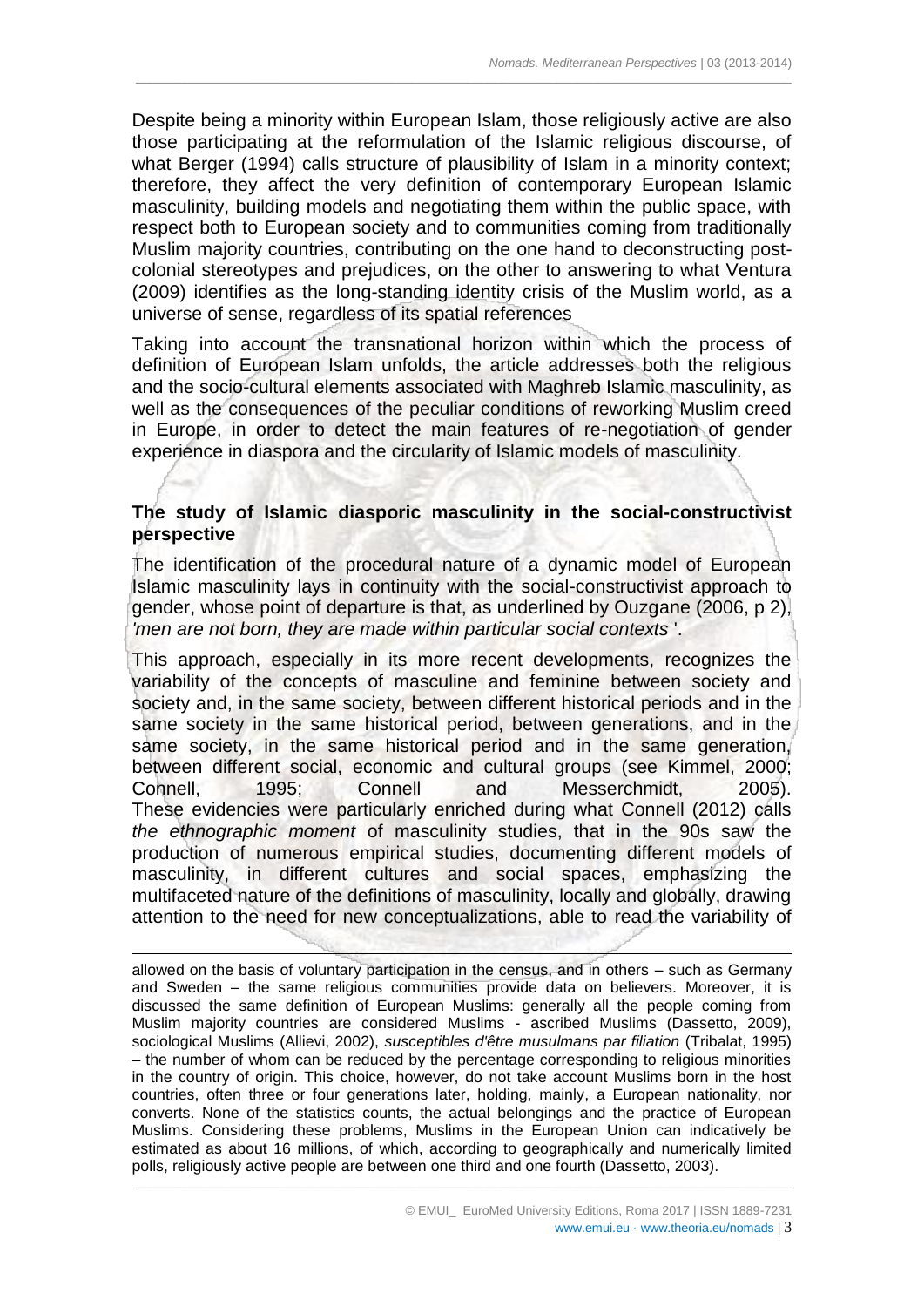expressions of the same hegemonic masculine subjectivity, deconstructing elements that, highlighted in the study of white, Western and bourgeois masculinity, were often regarded as universal. New studies, then, have focused on the multiplicity of male models living in the same social space, constructed and relevant with respect to marginal and marginalized groups, not necessarily because deprived of desirable features for the dominant male models – for example, because of scarce economic resources or different sexual orientations – but because they possess other characteristics, specifically cultural or ethnic, questioning mainstream interpretations of the same concept of hegemonic masculinity (Demetriou,  $2001)^5$ .

 $\_$  ,  $\_$  ,  $\_$  ,  $\_$  ,  $\_$  ,  $\_$  ,  $\_$  ,  $\_$  ,  $\_$  ,  $\_$  ,  $\_$  ,  $\_$  ,  $\_$  ,  $\_$  ,  $\_$  ,  $\_$  ,  $\_$  ,  $\_$  ,  $\_$  ,  $\_$  ,  $\_$  ,  $\_$  ,  $\_$  ,  $\_$  ,  $\_$  ,  $\_$  ,  $\_$  ,  $\_$  ,  $\_$  ,  $\_$  ,  $\_$  ,  $\_$  ,  $\_$  ,  $\_$  ,  $\_$  ,  $\_$  ,  $\_$  ,

Marginal groups, therefore, built, precisely on the basis of these characteristics, concepts of masculinity dominant to the group, but marginal to the hegemonic model, which not only can not aspire to be part of it, because of their cultural characteristics – although, like other subordinate masculinities benefit of the patriarchal dividend, the tangible or intangible benefits coming from the action of hegemonic masculinity to the outside – but built in opposition to it, rejecting or exasperating some of its traits. Although recognizing the possibility of coexistence of different expressions of masculinity, these approaches often perpetuate the dualism hegemonic/subordinate masculinity, emphasizing the oppositional nature of the relationships between them, lacking to recognize the existence of models that, subordinate to hegemonic masculinity while sharing with it some attributes – like heterosexuality – have other characteristics considered desirable and therefore necessary to a particular group and missing to the hegemonic model.

In the analysis on masculinity directly or indirectly linked to migration, such duality can be overcome by using a transnational approach, considering, therefore, as part of the construction of gender subjectivity and patterns, not only the dynamics of comparison with hegemonic masculinity produced by dominant group in a given social space, but also the concept of masculinity dominant in communities' countries of origin, and the resulting hybrid interaction and mutual acculturation between them.

In the article, the use of a transnational approach is ensured by the very definition of European Islamic masculinity as diasporic, assuming the word diaspora in the sense of Peter Mandaville (2001)<sup>6</sup> in his work on the reconstruction of Muslim community of believers – *umma* – in transnational

 5 According to the author, Connell considers not hegemonic masculinity completely passive in the process of constructing hegemonic masculinity, that is always white, western, rational, individualistic and heterosexual, while subaltern masculinities are described as possible alternatives of resistance that do not affect the dominant model. Marginal groups, instead, actively participate in the construction of the hegemonic model, exercising resistance to subordination, generating definitions of masculinity that become part of hegemonic masculinity through complex forms of negotiation. Following this critic, the study of Inhorn (2012) on contemporary Arab masculinity in the relationship to infertility, proposes to replace the concept of hegemonic masculinity with that more dynamic of *emerging masculinity*, based on the categories dominant, residual and emergent conceptualized by Raymond Williams in its analysis of social classes. See Williams (1973).

\_\_\_\_\_\_\_\_\_\_\_\_\_\_\_\_\_\_\_\_\_\_\_\_\_\_\_\_\_\_\_\_\_\_\_\_\_\_\_\_\_\_\_\_\_\_\_\_\_\_\_\_\_\_\_\_\_\_\_\_\_\_\_\_\_\_\_\_\_\_\_\_\_\_\_\_\_\_\_\_\_\_\_\_\_\_\_\_\_\_\_\_\_\_\_ <sup>6</sup> In developing this definition, Mandaville recalls directly the Greek root of the word diaspora and its original meaning of *dispersal of seeds.*

www.emui.eu · www.theoria.eu/nomads | 4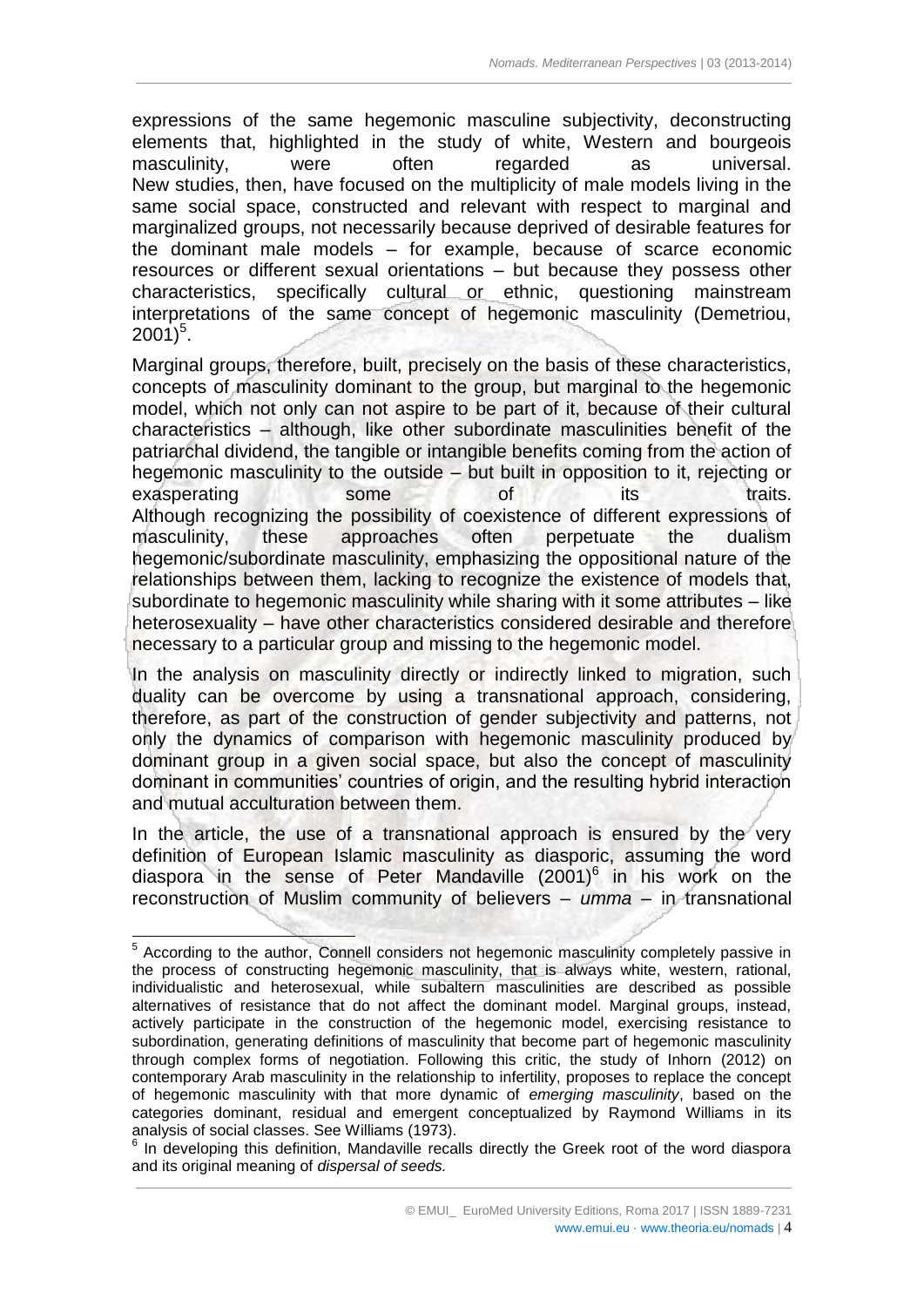spaces. The author, indeed, defines as diasporic those people whose families have moved in the past three generations between significantly far countries, maintaining a relationship with them, *remembering* them and, as a result, taking them through the experience of travel.

 $\_$  ,  $\_$  ,  $\_$  ,  $\_$  ,  $\_$  ,  $\_$  ,  $\_$  ,  $\_$  ,  $\_$  ,  $\_$  ,  $\_$  ,  $\_$  ,  $\_$  ,  $\_$  ,  $\_$  ,  $\_$  ,  $\_$  ,  $\_$  ,  $\_$  ,  $\_$  ,  $\_$  ,  $\_$  ,  $\_$  ,  $\_$  ,  $\_$  ,  $\_$  ,  $\_$  ,  $\_$  ,  $\_$  ,  $\_$  ,  $\_$  ,  $\_$  ,  $\_$  ,  $\_$  ,  $\_$  ,  $\_$  ,  $\_$  ,

From this point of view, therefore, the idea of Islamic masculinity, as all the ideas travelling in transnational spaces, is built through the interaction of models of masculinity, both hegemonic and subordinate, of the original countries, of the travel experience itself, of the subordinate and hegemonic masculinity of the social space to which communities have moved, in this case Europe, of the social and cultural conditions that have produced and continue to produce them, of the subjectivities involved in the re-formulation of masculinities, and finally, of the circular relationship between the idea and all the parts of the interaction described.

Circularity acquires a special value when considering the area of North Africa and Southern Europe, an area experiencing a typically Mediterranean transnational dimension, characterized, as pointed out by Braudel (1987), by "*rivalry, hostility and mutual acculturation*" (ivi: 102, T.d.A), as well as by "*sacrifice, irradiation, accumulation of cultural heritage, inheritance of intelligence*" (ibid: 112, T.d.A.), an hybrid space, that, as such, fully frames Islamic religious phenomenon.

Islamic diasporic masculinity is configured, then, not as a static model, but as a symbolic repertoire and a dynamic significant, whose traits and characteristics can be activated, emphasized, marginalized, dismantled and reconstructed by European Muslims depending on spatial, historical, social, temporal and personal circumstances.

The emphasis on the religious adds a distinctive feature to the analysis proposed.

The reconstruction of identity based on religion, in fact, involves an element, Islam, which is generally excluded from the characteristics of hegemonic masculinity. European national identities and powerful groups, in fact, consider secularism and religious privatization as founding characteristics, excluding religiosity *tout court* from hegemonic male models' traits, particularly when, as in the case of European Muslims, it is a religious minority, whose difference has often reinforced the same construction of European identity (Leurs, Midden and Ponzanesi, 2012).

Islam, however, is an active part of the reconstruction of the diasporic subjectivities considered, despite being excluded from the traits of hegemonic masculinity, generating a reworking dynamic that it is not an oppositional process, but a creative one, at the same time challenging and borrowing hegemonic traits, religiously justifying their relevance, bargaining them also with cultural and communitarian elements, whose relevance or marginality is also linked to the religious discourse.

The issues involved in this process are manifold, but approached from the religious point of view, they reveal a line of continuity in the Mediterranean, ranging from the Revelation to contemporary masculinity, passing through some socio-historical break points, in particular the colonial experience.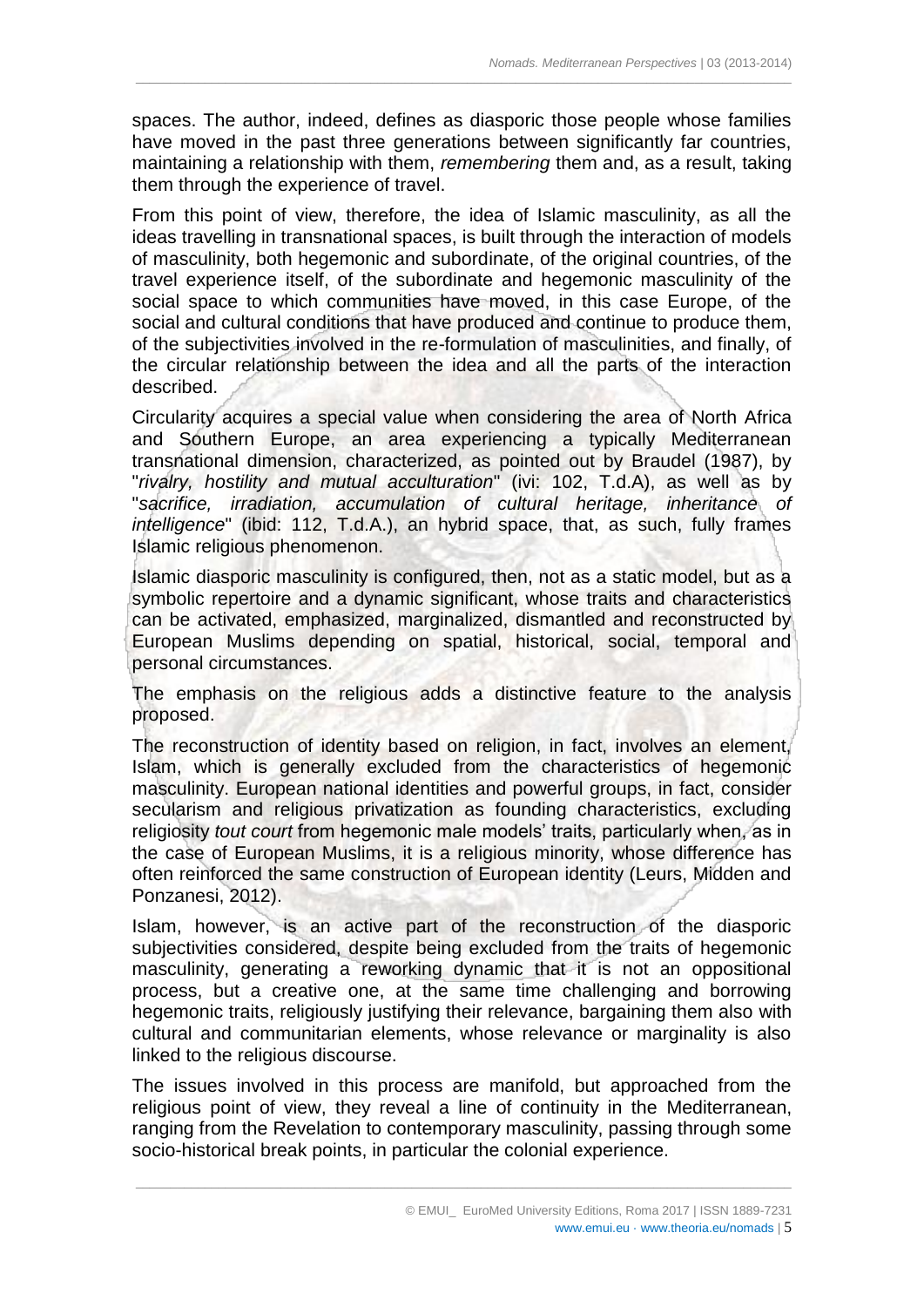### **Masculinity in the Islamic Revelation**

The starting point of an analysis considering the religious as the center of the reconstruction of gender identity is the concept of gender in religion as revealed, in the case of Islam, then, the analysis of gender concept in Qur'an and the *Sunnah*, the collection of *hadith*, sayings and acts of the Prophet Muhammad.

 $\_$  ,  $\_$  ,  $\_$  ,  $\_$  ,  $\_$  ,  $\_$  ,  $\_$  ,  $\_$  ,  $\_$  ,  $\_$  ,  $\_$  ,  $\_$  ,  $\_$  ,  $\_$  ,  $\_$  ,  $\_$  ,  $\_$  ,  $\_$  ,  $\_$  ,  $\_$  ,  $\_$  ,  $\_$  ,  $\_$  ,  $\_$  ,  $\_$  ,  $\_$  ,  $\_$  ,  $\_$  ,  $\_$  ,  $\_$  ,  $\_$  ,  $\_$  ,  $\_$  ,  $\_$  ,  $\_$  ,  $\_$  ,  $\_$  ,

In Islamic theology, God is beyond the concept of male and female, as demonstrated by its attributes, holding male and female traits, constituting a Unit, *tawhid*, which includes the duality and the dialectics between two complementary poles male/female<sup>7</sup>.

These two elements become characteristics of the human beings, following paths of differentiation institutionalized by the Qur'an itself, that, together with Sunnah, traces specific lines of demarcation between men and women, whose position is expressed as equal with respect to the acts of worship – *ibadat* – and therefore in the religious, but different, complementary, in social acts – *mua'malat* – in the public and private sphere, as well as in the aesthetical and behavioral one<sup>8</sup>. As it is often represented, complementarity is a triangle whose apex is God, with respect to which men and women are on the same base but on two different angles, complementary indeed.

The institutionalization of the differences between men and women has led, since the Revelation, scholars of Texts and law schools to identify ethical, moral, aesthetical and behavioral patterns to norm religiously oriented expression of masculinity and femininity. A particular emphasis in the reconstruction of masculinity norms has been placed on the Prophet himself, which, along with Abraham, fully embodies the *fitra,* the nature of God in which every human being is created in perfection and beauty<sup>9</sup>. In particular, Muhammad is considered *al-insan al-kamil*, the perfect human being, and *uswa hasana*, the excellent model of conduct, which sublime morality, religiously and ethically is an example for all the believers, both men and women, but, for the same fact of being male, is a special reference for Muslim masculinity construction, that, in this way, follows a common religious continuity. In this sense, has to be understood, for example, the insistence on hygienic, aesthetical and cosmetical practices, part of *Sunan al-Fitra*, a set of behavioral norms, recommended but not mandatory, based on the example of the Prophet, as well as the spreading of the collections of testimonies on the life of Muhammad, focused on daily actions and intimate and emotional relationships, both building a model of perfect Muslim (2006).

 $\overline{a}$ 

 $7$  The best known names of God – al-Rahman and al-Rahim – the Gracious and Merciful, embody feminine characteristics that dominate all the others within the Islamic idea of God. Concerning biographical account of the Prophet, the first best known in literature is the collection of essays of the Indian reformist Sayyid Ahmad Khan (1870), conceived as a critical response to the Orientalist visions of European scholars, thus structured in a defensive optic (Ouzgane, 2006). 8

See Qur'an 49:13; 4:1 .

 $^9$  See Qur'an 30:30; on the immutability of God's creation cfr. Qur'an 35:1, 40:64; 64:3; 95:4.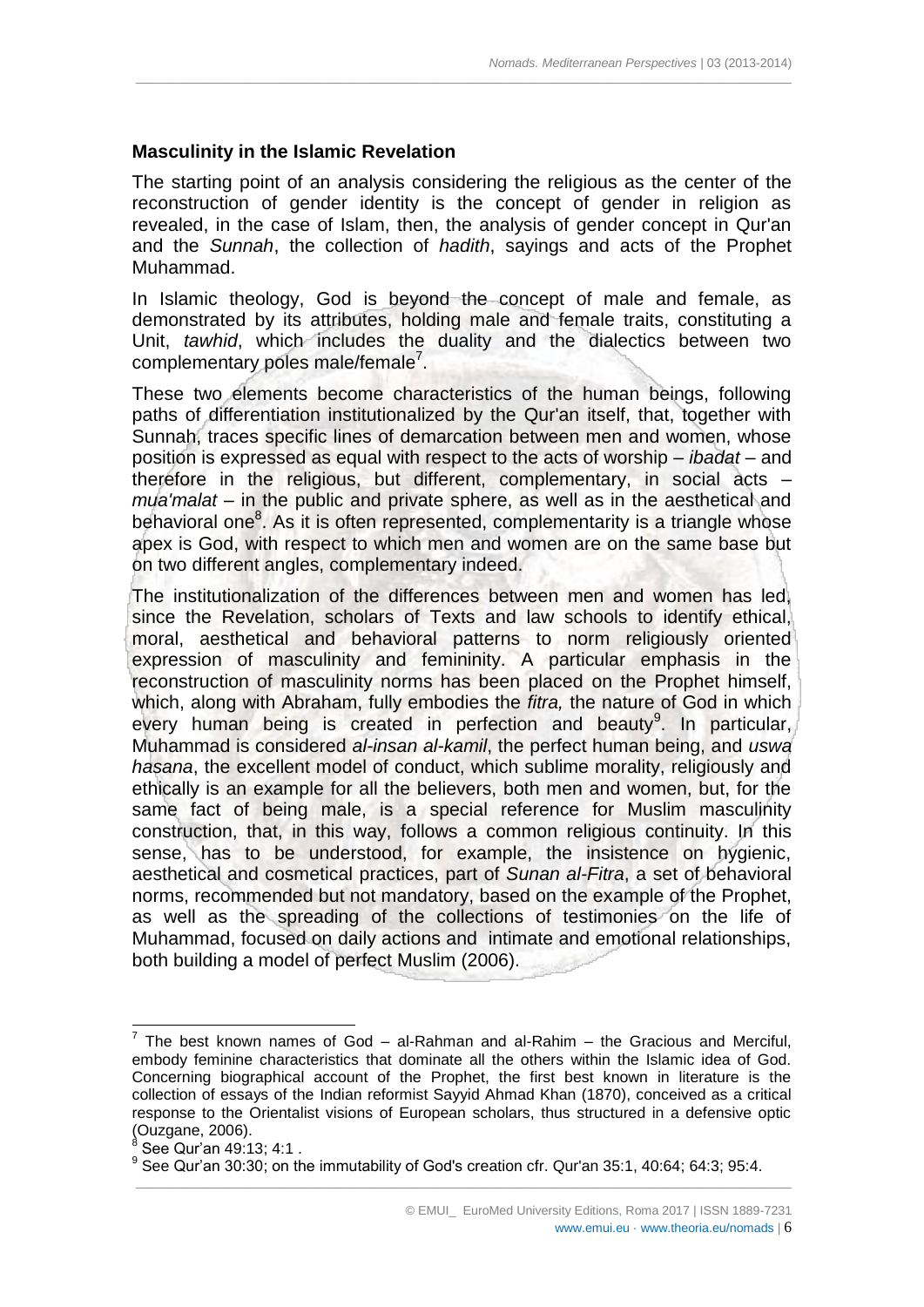The characteristic features of this model, on which historically have been superimposed cultural elements, sometimes becoming part of the very religious tradition – such as circumcision<sup>10</sup> – have formed a set of rules, continuously revised, often following not so much the Sacred Texts and their requirements, but the contingent historical and social needs, making religion a tool of resistance to or legitimacy of patriarchal power in the name of Islam (Ouzgane, 2006).

 $\_$  ,  $\_$  ,  $\_$  ,  $\_$  ,  $\_$  ,  $\_$  ,  $\_$  ,  $\_$  ,  $\_$  ,  $\_$  ,  $\_$  ,  $\_$  ,  $\_$  ,  $\_$  ,  $\_$  ,  $\_$  ,  $\_$  ,  $\_$  ,  $\_$  ,  $\_$  ,  $\_$  ,  $\_$  ,  $\_$  ,  $\_$  ,  $\_$  ,  $\_$  ,  $\_$  ,  $\_$  ,  $\_$  ,  $\_$  ,  $\_$  ,  $\_$  ,  $\_$  ,  $\_$  ,  $\_$  ,  $\_$  ,  $\_$  ,

#### **Colonialism and the construction of North African Islamic masculinity**

One of the historical and social events particularly relevant to the contemporary reworking of masculinity Islamic colonialism.

Despite the diversity of individual national experiences<sup>11</sup>, colonialism was accompanied by a gender narrative, which had significant impacts on the precolonial subjectivity, as, indeed, the entire project of orientalization of the East, described by Said (1991) that, as Ruba Salih (2008, p 14 T.d.A.) underlines, "*is certainly a cultural construction* [... ] but it is also a sexual fantasy built on *sexual difference*".

Gender discourse, in fact, has been a central element of the attack to local population memory, history and culture, since the Napoleonic expedition to Egypt in 1798, founding future colonial expansions. Gender metaphors accompanied the construction of the Eastern *other*, justifying the Western attitude towards East, often built as an irrational, helpless woman that the West, with its supposedly masculine qualities of strength and logic, had the task of driving.

As emphasized by Dialmy (2004), colonial experience has deconstructed Maghreb traditional socialization, typically based on the distinction and standardization of two different sexual identities, through hierarchical rituals and social practices, supported by religion – rites of birth, marriage and childhood games – where hegemonic Muslim masculinity occupied the main space especially in the public sphere, acquiring powers and privileges because of two fundamental elements, being man and being Muslim. The both, however, are challenged and destabilized by colonialism that, as described by Fanon (1986), undermines their foundations, questioning the honor of North-African society, threatening women, discussing the capacity of men to protected them.

Colonialism, in fact, constructs a narrative in which North African males are reduced to children or animals, brutal and incompetent, opposed to the colonizer male, powerful and rational (Fanon, 1986; Siebert 2012); at the same time, it deconstructs the desirability of being Muslims, the religious center of

 $\overline{a}$ 

<sup>10</sup> Circumcision is a practice not mentioned in the Qur'an, little discussed in the *hadith* and considered mandatory by only one of the four Islamic classical legal schools. Nevertheless, it was built in the public discourse as the religious rite of masculine differentiation by definition, the sign of Islamic masculinity linking fathers and sons (Crapanzano, 1981; Lagrange, 2008).

\_\_\_\_\_\_\_\_\_\_\_\_\_\_\_\_\_\_\_\_\_\_\_\_\_\_\_\_\_\_\_\_\_\_\_\_\_\_\_\_\_\_\_\_\_\_\_\_\_\_\_\_\_\_\_\_\_\_\_\_\_\_\_\_\_\_\_\_\_\_\_\_\_\_\_\_\_\_\_\_\_\_\_\_\_\_\_\_\_\_\_\_\_\_\_ As for the area considered, Tunisia and Morocco were French protectorates respectively since 1881 and since 1912 to 1956; Algeria was under French colonial rule between 1830 and 1962, while Egypt was under British administrative and military supervision from 1882 to 1936 (except for the Suez Canal). For a broader historical analysis see Mansfield (1993, pp 164-258).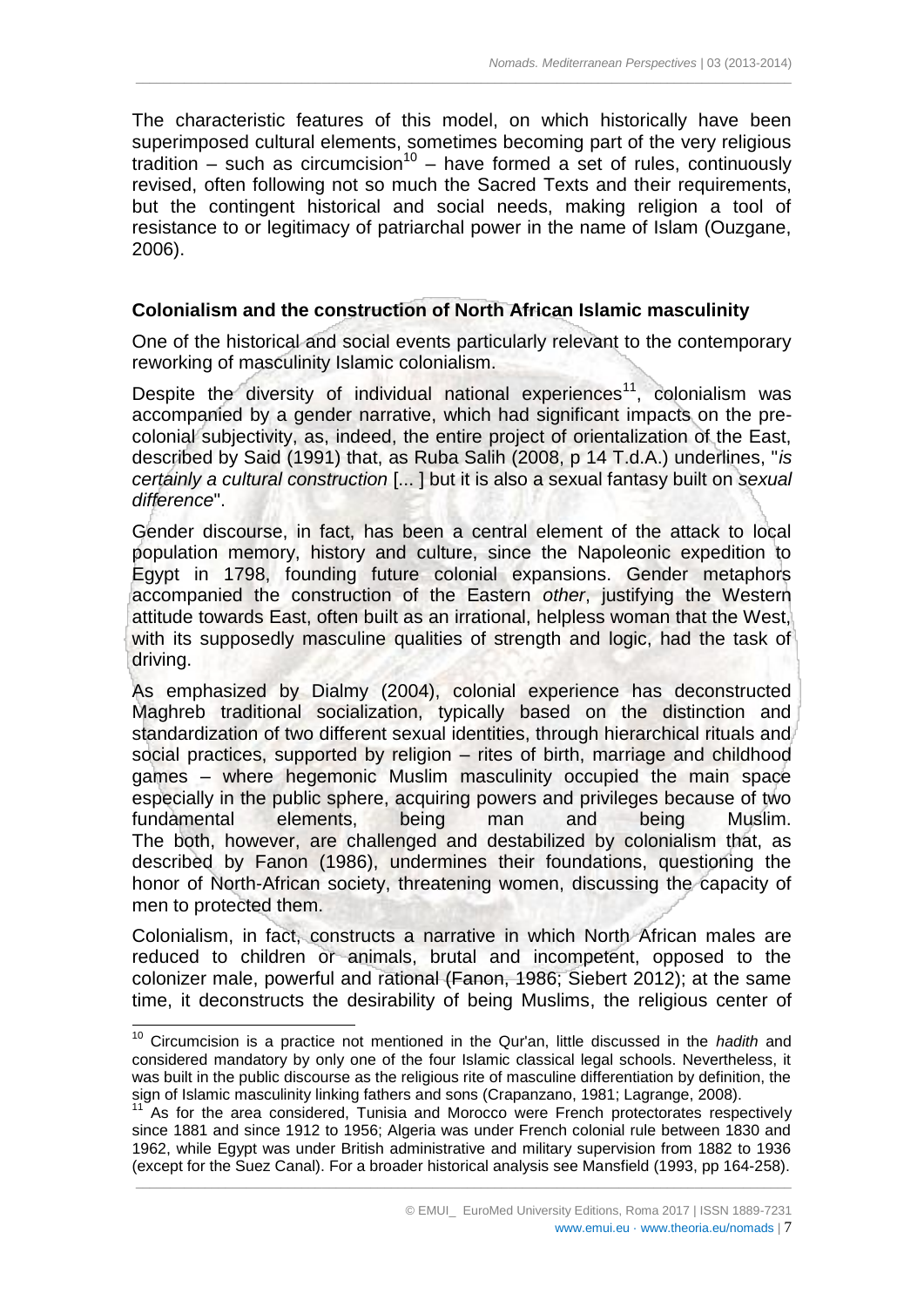pre-colonial hegemonic masculinity, attacking the entire Islamic universe of sense, described as determining the unsurpassed state of inferiority of local populations<sup>12</sup>.

 $\_$  ,  $\_$  ,  $\_$  ,  $\_$  ,  $\_$  ,  $\_$  ,  $\_$  ,  $\_$  ,  $\_$  ,  $\_$  ,  $\_$  ,  $\_$  ,  $\_$  ,  $\_$  ,  $\_$  ,  $\_$  ,  $\_$  ,  $\_$  ,  $\_$  ,  $\_$  ,  $\_$  ,  $\_$  ,  $\_$  ,  $\_$  ,  $\_$  ,  $\_$  ,  $\_$  ,  $\_$  ,  $\_$  ,  $\_$  ,  $\_$  ,  $\_$  ,  $\_$  ,  $\_$  ,  $\_$  ,  $\_$  ,  $\_$  ,

In this discourse, as Renate Siebert (2012) emphasizes, two worlds constructed substantially as masculine are compared, Muslim women becoming part of the same justification of colonialism, through the rhetoric of the necessity, to which the rational West answers, to emancipate them, to free them from the alleged sexist yoke of Islam, to unveil them<sup>13</sup>: in this way the internal resistance has been affected, attacking what is considered as the symbolic centerpiece of the colonized societies, that is the family.

As a result, from the point of view of North African populations Islam and the religious become an outpost of resistance, the unique, authentic and inviolable banner of the nation and the family, leading to an over - investment on Muslim man image, recovering many elements of the *Sunan al-fitra*, such as the provisions in the cutting of the beard, as well as the classical gender roles within the family, the relationship religiously established, reinforcing and sometimes petrifying traditional patriarchal gender differences (Siebert, 2012).

The latter remain central also in the narrative of the independent States, where the religious structures the discourse of legitimation of a power that, within the colonial boundaries of space and time, was being built as masculine, urban and patriarchal, despite the struggles for independence had deconstructed in colonial and pre-colonial assets $^{14}$ .

#### **Islamic masculinity and the construction of the** *difference Islam* **in Europe**

Part of the colonial rhetoric described, in particular regarding the dynamic of construction of the *difference Islam* based on the stigmatization of masculinity, is central to the contemporary definition within the European public sphere of Islam, considered, without socio- demographic distinctions or internal differentiations as the fundamental marker of people coming from a Muslim majority countries or Arab countries in general.

The construction of the *difference Islam* uses, indeed, gender discourses that have a particular impact on the process of definition of Islamic diasporic masculinity.

-

 $12$  As pointed out by Connell and Messerchmidt (2005, p 75) colonial power builds his narrative on the superiority of colonizeds, emphasizing racial and cultural differences, and determining on the latter a state of inferiority, reinforced by a gender discourse: *"gender ideology tended to fuse with racism in forms that the twentieth century never untangled (....) the imperial social order created a scale of masculinities as it created a scale of communities and races*".

<sup>13</sup> *The urgency to unveil women* (Salih, 2008, p 14) is still the center of post-colonial discourses on democracy and liberation, as evidenced by those accompanying, for example, military intervention in Afghanistan.

\_\_\_\_\_\_\_\_\_\_\_\_\_\_\_\_\_\_\_\_\_\_\_\_\_\_\_\_\_\_\_\_\_\_\_\_\_\_\_\_\_\_\_\_\_\_\_\_\_\_\_\_\_\_\_\_\_\_\_\_\_\_\_\_\_\_\_\_\_\_\_\_\_\_\_\_\_\_\_\_\_\_\_\_\_\_\_\_\_\_\_\_\_\_\_ <sup>14</sup> New models of hegemonic masculinity based on urban nationalism, as Jamal Abdel Nasser in Egypt, lived together with new emerging and properly Islamic masculinities, based on literalist religious reformist movements, embodied by Hasan al-Banna in Egypt and Ali Belhaj in Algeria. Many of the features of these models persist nowadays, despite the variety of the axes of recomposition of male Muslim identity.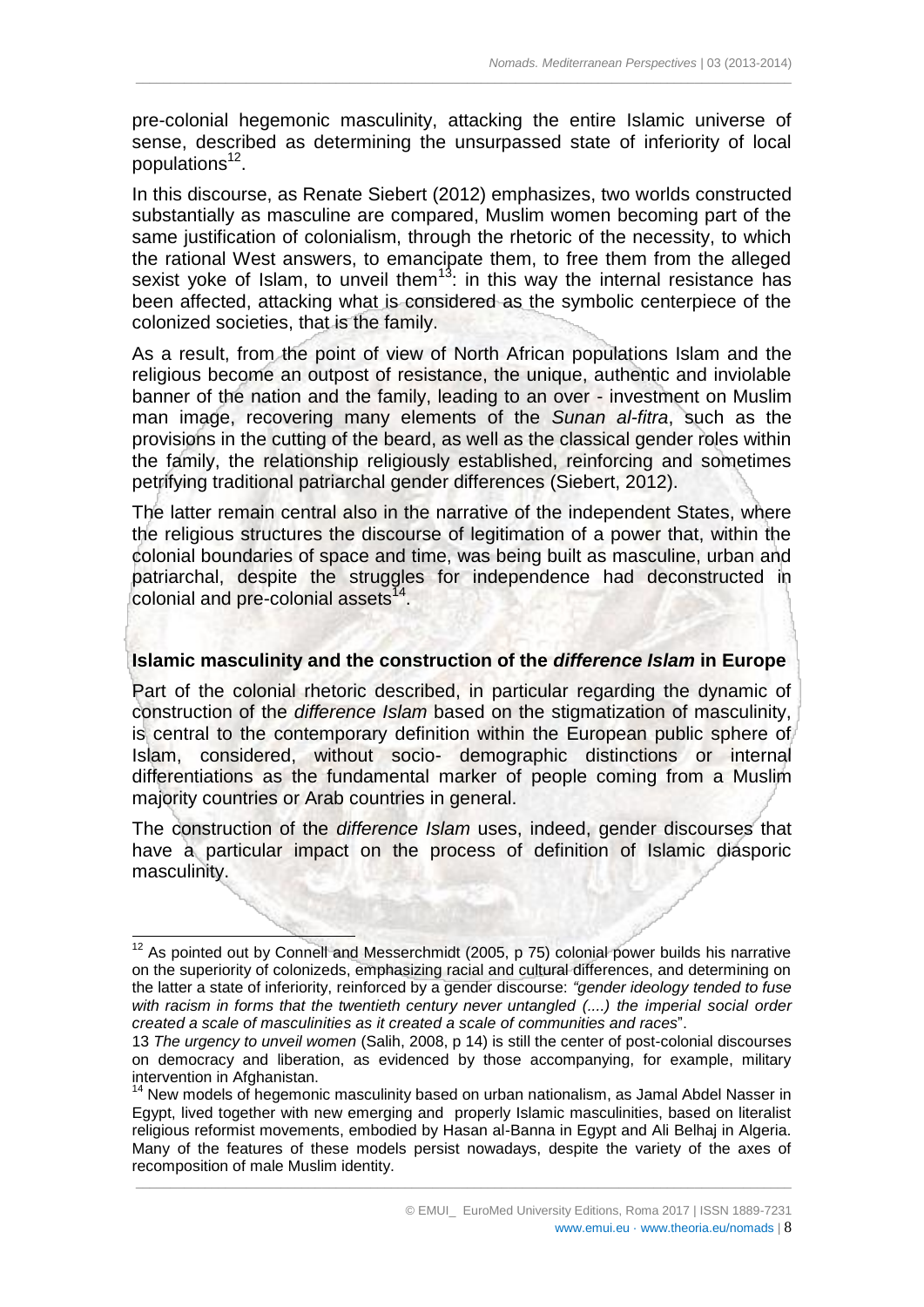Islam has become the central element in the European public debate, marking the construction of the other and overlapping further distinction elements, embodying the primary and irreconcilable diversity in the European area. Such a discursive construction involves, among other things, an overinvestment on religious in the construction of what Roy (2009) calls the invented neo-ethnic group of European Muslims. European society with its institutions and narratives, ethnicizing the religious category to indicate people coming from or whose families come from Muslim-majority countries, is crucial in the creation of European Muslims, making the religious tract, allegedly shared, the lowest common denominator unifying people from different places with different languages, cultures, experiences (Roy, 2009).

 $\_$  ,  $\_$  ,  $\_$  ,  $\_$  ,  $\_$  ,  $\_$  ,  $\_$  ,  $\_$  ,  $\_$  ,  $\_$  ,  $\_$  ,  $\_$  ,  $\_$  ,  $\_$  ,  $\_$  ,  $\_$  ,  $\_$  ,  $\_$  ,  $\_$  ,  $\_$  ,  $\_$  ,  $\_$  ,  $\_$  ,  $\_$  ,  $\_$  ,  $\_$  ,  $\_$  ,  $\_$  ,  $\_$  ,  $\_$  ,  $\_$  ,  $\_$  ,  $\_$  ,  $\_$  ,  $\_$  ,  $\_$  ,  $\_$  ,

As a result, as pointed out by Leurs, Midden and Ponzanesi (2012), a double dynamic circulates around Islam: on the one hand, every member of the group is seen firstly and foremost as such, and acts accordingly; on the other society treats any alleged member of the group as belonging to it, *expecting* predetermined actions and discourses.

This process, useful also to the will of European political and social institutions to structure and institutionalize Muslim communities in the area, puts the religious at the core of the relationship between diasporic Muslims and European society, reactivating the symbolic heritage of the religious, in the construction of boundaries of belonging, of communitarian and social definitions of identity, often beyond the actual adherence to Islam itself.

At the same time, however, European society is involved in the bargaining and in the reformulation of the repertoire of meanings and narratives that *have to* constitute European Islam, which alleged believers are expected to act their religiosity in a certain way, with respect to which, deviations are usually reduced to the survival of cultural practices or to social deviance. Thus, as Leila Babes (2000) emphasizes, this creates a *homo islamicus*, out of time and space, for whom professing Islam is a sign of lack of integration, not professing a sign of identity problems.

In parallel, in continuity with colonial rhetoric, this narrative replicates gender stereotyping that builds males as the negative pole of the Islamic community, especially when young, and, therefore, typically belonging to the so-called second generations. This perspective has been consolidated in a securitarian optic – after a series of international political events such as the attacks of September 11, 2001, and those in Madrid in 2004, and as a result of social conflicts, that while not having a directly religious character, have been traced to an inherent non integrability of Islam, as in the case of the riots of the French banlieues<sup>15</sup>.

The combination of the religious and gender stigma, in this way, involves in the social practice a generally more positive attitude towards Muslim women than Muslim men. Although analysis often detect a double discrimination against

1

<sup>15</sup> This approach is reflected in a peculiar way in the American literature on masculinity, that, as pointed out by Kimmel (2000) Muslim men, superimposed on Arab men, are constructed in the public discourse as opposed to American men in a dialectic good/bad, that tends to the feminization or to hyper-masculinization of its negative pole.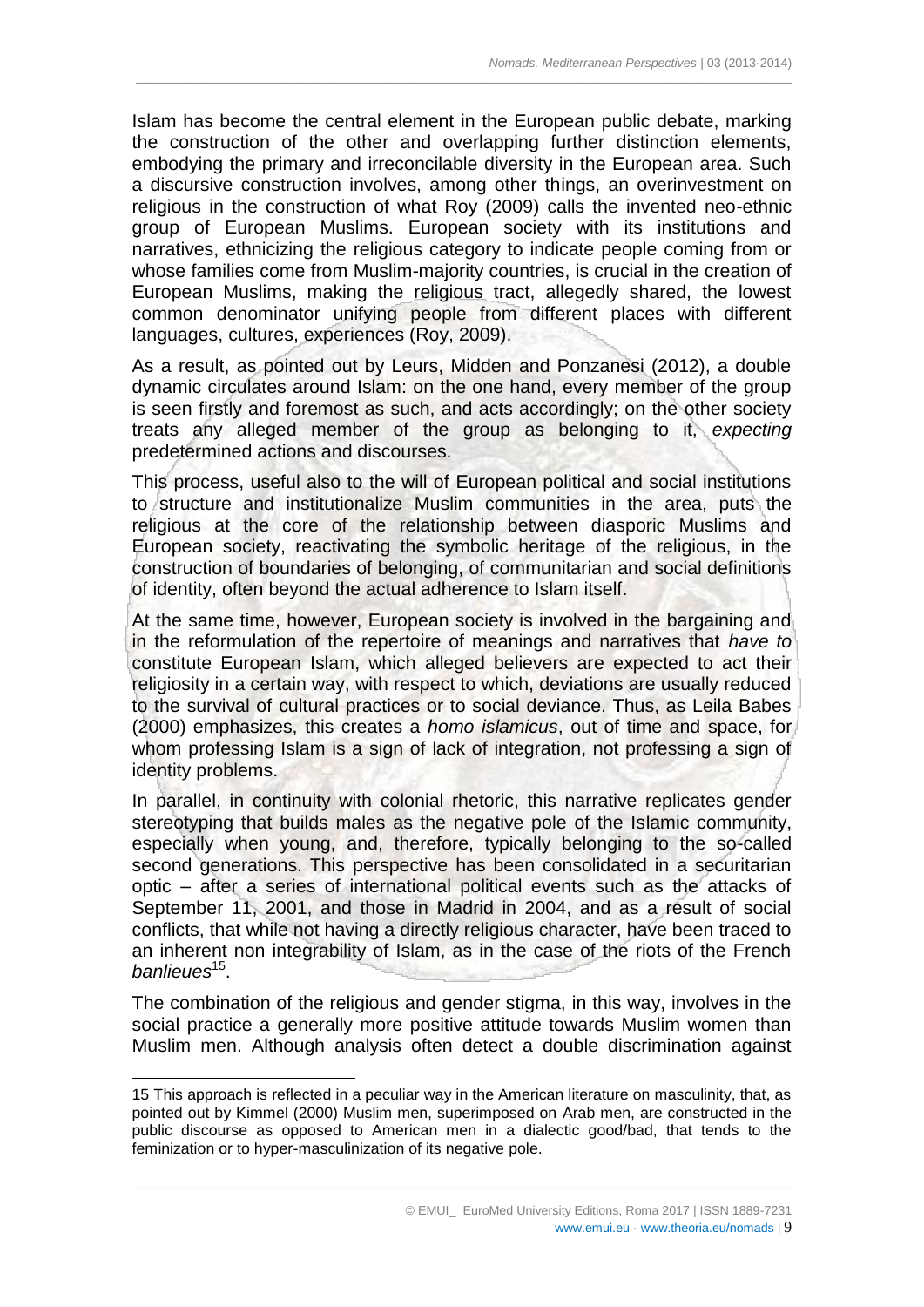Muslim diasporic women, as women and as Muslims, especially when adherence to religion is expressed through the *hijab*, in general, they tend continuing to be perceived as victims of religious patriarchy, supported instead by men, violent, criminals, vicious or stupid (Frisina 2007). This social stigma contrasts with communitarian and familiar narratives that, often replicating patriarchal cultural codes religiously informed, as a way to assure a continuity with migration projects, invest more on the social success of males, producing expectations are sometimes disregarded just because of the imagery built around the Muslim males in the European public sphere.

 $\_$  ,  $\_$  ,  $\_$  ,  $\_$  ,  $\_$  ,  $\_$  ,  $\_$  ,  $\_$  ,  $\_$  ,  $\_$  ,  $\_$  ,  $\_$  ,  $\_$  ,  $\_$  ,  $\_$  ,  $\_$  ,  $\_$  ,  $\_$  ,  $\_$  ,  $\_$  ,  $\_$  ,  $\_$  ,  $\_$  ,  $\_$  ,  $\_$  ,  $\_$  ,  $\_$  ,  $\_$  ,  $\_$  ,  $\_$  ,  $\_$  ,  $\_$  ,  $\_$  ,  $\_$  ,  $\_$  ,  $\_$  ,  $\_$  ,

The double bargaining – with the society on the one hand and the community on the other – influences the production of Muslim dominant masculinity, especially considering the role that Islam plays in the same bargaining, in particular the reformulation of Muslim religiosity as a desirable element, as a resource of the hegemonic model in the face of its marginalization and social stigmatization.

Nevertheless, it does not exhaust the elements that influence the definition of Islamic masculinity, among which are relevant the broad forms taken by the reformulation of diasporic Islam within the European socio-religious space.

### **The reformulation of European Islam**

-

The main characteristic of contemporary European Islam is that it is a minority in a plural and pluralistic context (Cesari,  $2004$ )<sup>16</sup>, accompanied by a marked internal pluralization, linked to the process of de-ethnicization, mostly resulting from the lowering of the ethnic threshold (Allievi, 2002) due to the progressive heterogenization of migration flows.

Within the European Muslim community, therefore, coexist multiple languages, multiple ways to experience and feel the religious, multiple traditions<sup>17</sup> that, on the one hand, highlight the natural diversity of Islam, deconstructing monolithic images, on the other generate the comparison between different interpretations and practices, in order to establish which of these derive from local cultures and which are properly religious.

 $16$  From the historical point of view, being a minority Islam is not new: as an example, the experience of the Tatars in Russia from 1522, the Mudejar in Spain from 1552 till the beginning of the seventeenth century, as well as experiences not ascribed to conquests, as those of the Chinese Hui, the Muslims of Cambodia and Thailand, and those who have decided to stay in India after 1947 (see Roy, 2003, p 46-47). The difference in this case is that the minority status derives from a voluntary movement of the Muslim population, usually from countries where Islam is the majority to countries where it is not. From the sociological point of view, the majority position in Islam has always been considered as a fact: it is not a coincidence that Islam places its date of birth from *hijra* from Mecca to Medina, when Islam became (Allievi, 2002). European Islam, although predominantly originated from a migration, a *hijra*, is in a Meccan condition, as it is a religious community among others, exposed to a pluralism that affects not only the religious feeling, but also the culture and society in general.

 $17$  This character, that Allievi defines ummic, concerning the plurality inherent to the islamic concept of umma, was progressively lost in traditionally Muslim-majority countries in the context of National and nationalist states, but it is enhanced in European Muslim communities by the characteristics of contemporary migrations and the consequent lowering of the ethnic threshold.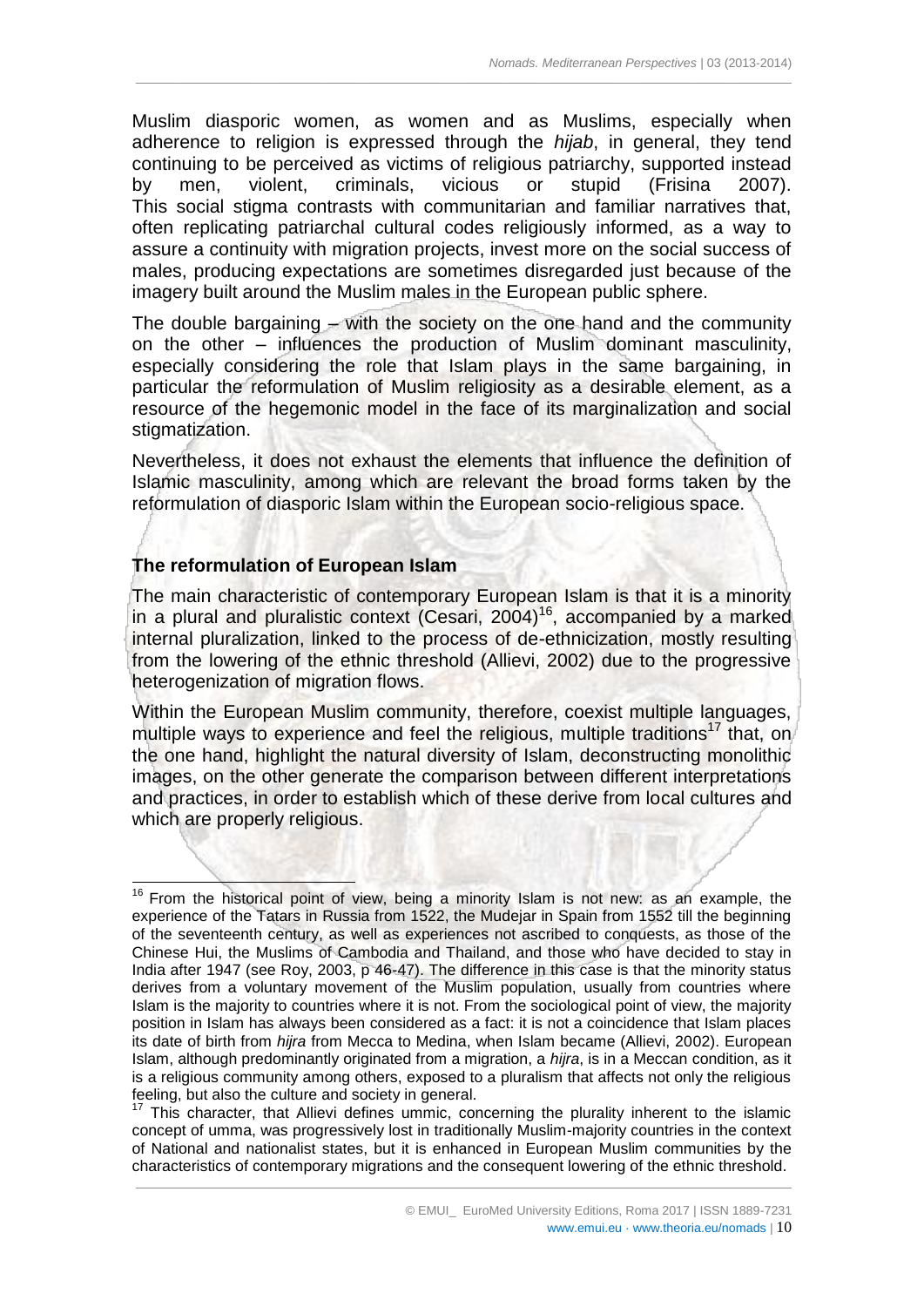This comparison and its results emphasize a process that concerns contemporary religious in general, but is particularly evident in migrant communities that Roy (2003; 2009) calls deculturation.

 $\_$  ,  $\_$  ,  $\_$  ,  $\_$  ,  $\_$  ,  $\_$  ,  $\_$  ,  $\_$  ,  $\_$  ,  $\_$  ,  $\_$  ,  $\_$  ,  $\_$  ,  $\_$  ,  $\_$  ,  $\_$  ,  $\_$  ,  $\_$  ,  $\_$  ,  $\_$  ,  $\_$  ,  $\_$  ,  $\_$  ,  $\_$  ,  $\_$  ,  $\_$  ,  $\_$  ,  $\_$  ,  $\_$  ,  $\_$  ,  $\_$  ,  $\_$  ,  $\_$  ,  $\_$  ,  $\_$  ,  $\_$  ,  $\_$  ,

Islam, thus, is separated from the cultures of origin, conceptualized as a subject separated from the social practice, re-formulated as a pure religious, on the base of its Sacred Text, freed from cultural and traditional readings and interpretations.

This process reflects also the separation between Islam and the territory that Allam (2002) identifies as the original feature of European Islam.

Deterritorialization involves the lack of a centralized organization of religion, and of legal, social or cultural constraints to religious, as well as of authorities legitimized by a superordinate structure to identify with. Being a Muslim becomes, therefore, a choice of belonging both at individual and collective level, a virtual reality to imagine and to construct, out of traditional constraints.

Those features affect both collective reformulation of some Muslim symbolic fundaments, and beliefs and behaviors of the individuals.

One of the most interesting issues of the reformulation of deterritorialized Islam is, in fact, the reconstruction of the *umma*, the social fact of definition for Muslims, the space of the recognition and the construction of otherness in the universal sign of God's word (Dassetto, 1994). This universal meaning has been accompanied, after the *hijra* from Mecca to Medina, and even more after Prophet's death, by an historical significante, identifying the *umma* as a social, political and geographical body. Only after the abolition of the Caliphate in 1924 the *umma* found itself freed from political and moral authority of reference, and acquired a strong identity value in the colonial period in the reformist discourse, both as an anti- Western and as an anti-regime tool. The political dimension and territorial cohesion of the *umma* inevitably fade in the context of European Islam, as in minority post-migration contexts in general, engendering its reformulation according to new categories (Allam, 2002). *Umma*, thus, develops two main dimensions: on the one hand a virtual dimension, as a universal, transnational community of faith that unites all those identifying themselves as Muslims (Roy, 2003); on the other a local dimension, as a concrete and visible community, with respect to which manifesting the choice of belonging to Islam (Dassetto, 1994). The transnational *umma*, a de-territorialized space lacking traditional structures of monopoly is also an arena in which different parties compete to articulate the meaning of Muslim creed, trying to answer the demands of adapting it to a minority situation, to establish what is Islamic and what is not, what are the characteristics of European Islam and of contemporary Islam in general.

On the side of personal beliefs and practices, the main characteristic of European Islam is its progressive individualization, which in this case is "*a dramatic re-location within a society has fundamentally already led this process to an advanced stage* " (Allievi, 2002, p 148, T.D.A.) that emphasizes direct relationship with God and the discovery of principles that precede and exceed the same religious practices. Although Islam, as pointed out, is a religion embracing social and daily issues, it emphasizes also the direct relationship

<sup>©</sup> EMUI\_ EuroMed University Editions, Roma 2017 | ISSN 1889-7231 www.emui.eu · www.theoria.eu/nomads | 11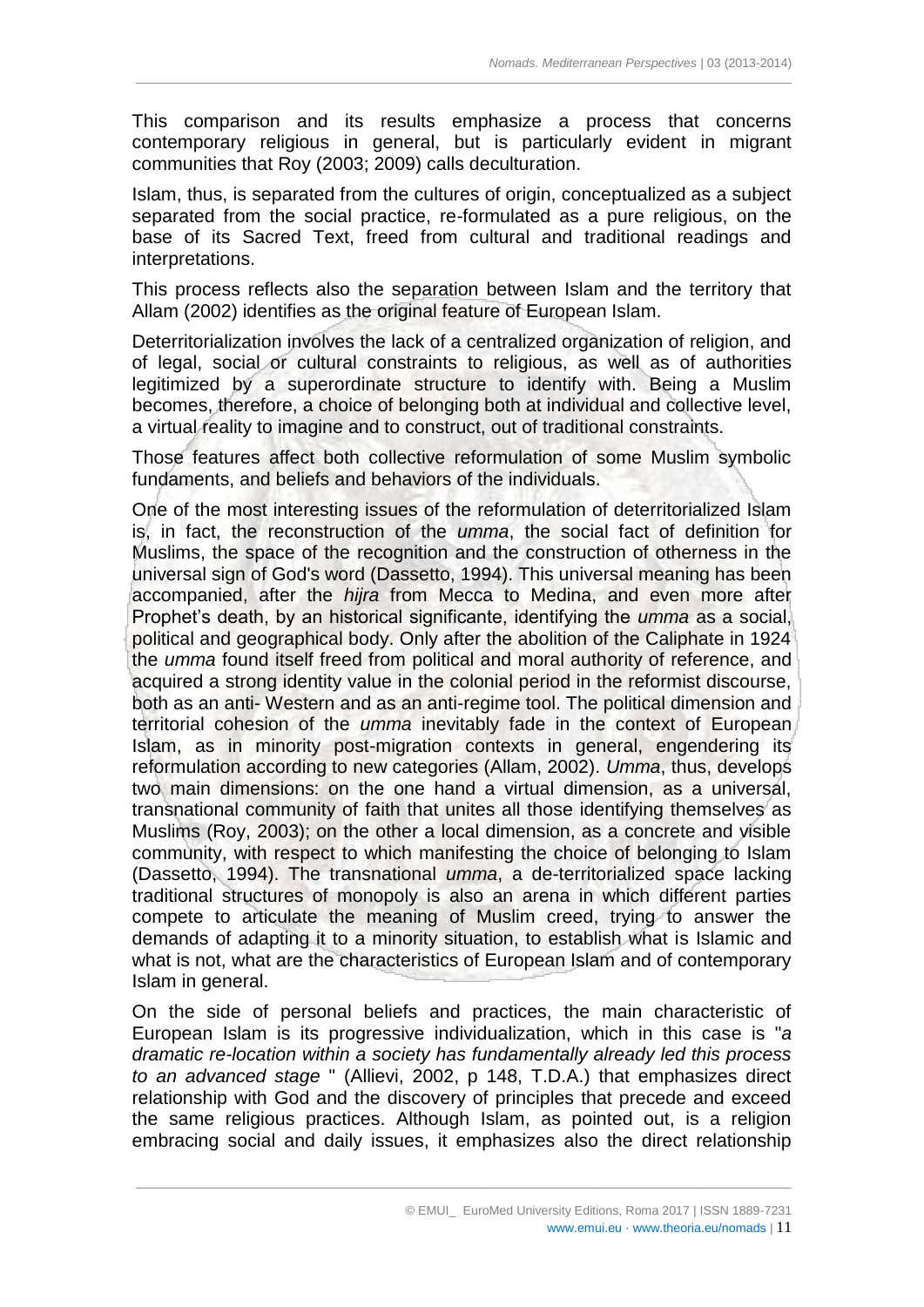between God and man and the importance of faith, *iman*, whose sincerity and depth is only known by God.

 $\_$  ,  $\_$  ,  $\_$  ,  $\_$  ,  $\_$  ,  $\_$  ,  $\_$  ,  $\_$  ,  $\_$  ,  $\_$  ,  $\_$  ,  $\_$  ,  $\_$  ,  $\_$  ,  $\_$  ,  $\_$  ,  $\_$  ,  $\_$  ,  $\_$  ,  $\_$  ,  $\_$  ,  $\_$  ,  $\_$  ,  $\_$  ,  $\_$  ,  $\_$  ,  $\_$  ,  $\_$  ,  $\_$  ,  $\_$  ,  $\_$  ,  $\_$  ,  $\_$  ,  $\_$  ,  $\_$  ,  $\_$  ,  $\_$  ,

The diasporic deterritorialization emphasizes this aspect, leaving Islam orphan of its traditions and its classical central authorities, resulting in the contraction of the legal form, enlarging the space of personal and internalized spirituality (Roy, 2003). Spirituality, thus, is declined in the emphasis on direct relationship with God and in the commitment in the pursuit of personal salvation, but also in the individualization of the meanings, manifested with the attitude defined by Roy (2003, p 78) *à la carte*, taking from orthodoxy only what it is necessary to fulfill own needs.

On the other hand, deterritorialization also causes the weakening of the normative dimension, resulting in the loss of social constraints and cultural traditions, as well as that of legal certainty linked to the organization of religion by centralized states (Roy, 2003). Reformulation of Islam as purely religious in a context in which legal forms are contracted, leads to emphasize the ethical and moral dimension of the message (Allam, 2002), transforming Islam as a possible way of life. This enhance the importance for believers of expressing their chosen religious belonging not only through practices, but also through social behavior and aesthetic appearance.

The emphasis on the ethical dimension is also functional to the needs of modernity: following the analysis of Berger, Dassetto (1994) points out that the uncertainty inherent to modern situation imposes the need for a daily organization of time, a structuring of time and space. In religious terms, this need is met by practices and rituals with their repetitive nature: specifically Islamic orthopraxy that itself occupies precise spaces and times in believer's everyday life, takes on a special meaning in the situation of pluralistic and pluralized modernity. The social behavioral dimension, in this sense, fills the spaces left empty by rites, giving a constant sense to *musulmanity*, expressed not only in each action performed, but also in exteriority. *Mu'amalat*, social religious acts, take on, as a consequence, a marked ethical character.

The processes described are emphasized in the case of so-called second generation, properly diasporic Muslims, often subjects of the same negotiation between communities and society, as in their case the whole or large part of their socialization takes place in Europe and deterritorialization, deculturation and de- ethnicization are given facts, more than processes.

Second generation diasporic Muslims have a peculiar relationship with European society, that Allievi (2002) sums saying that while their parents are Muslims because Egyptians or Moroccans, sons and daughters are Muslims because they are neither Egyptian nor Moroccans: they are *born again Muslims*, choosing to be an active part of the project of reformulation of Islam beyond linguistic, national and cultural issues (Roy, 2003). For this reason, they affect in a particular way the process of construction of European Islamic masculinity, developing new models, re-articulating features, on the base of the Sacred Texts, as the entire reformulation of diasporic Islam, borrowing elements of both the masculinity of the countries of origin, and of the European hegemonic model.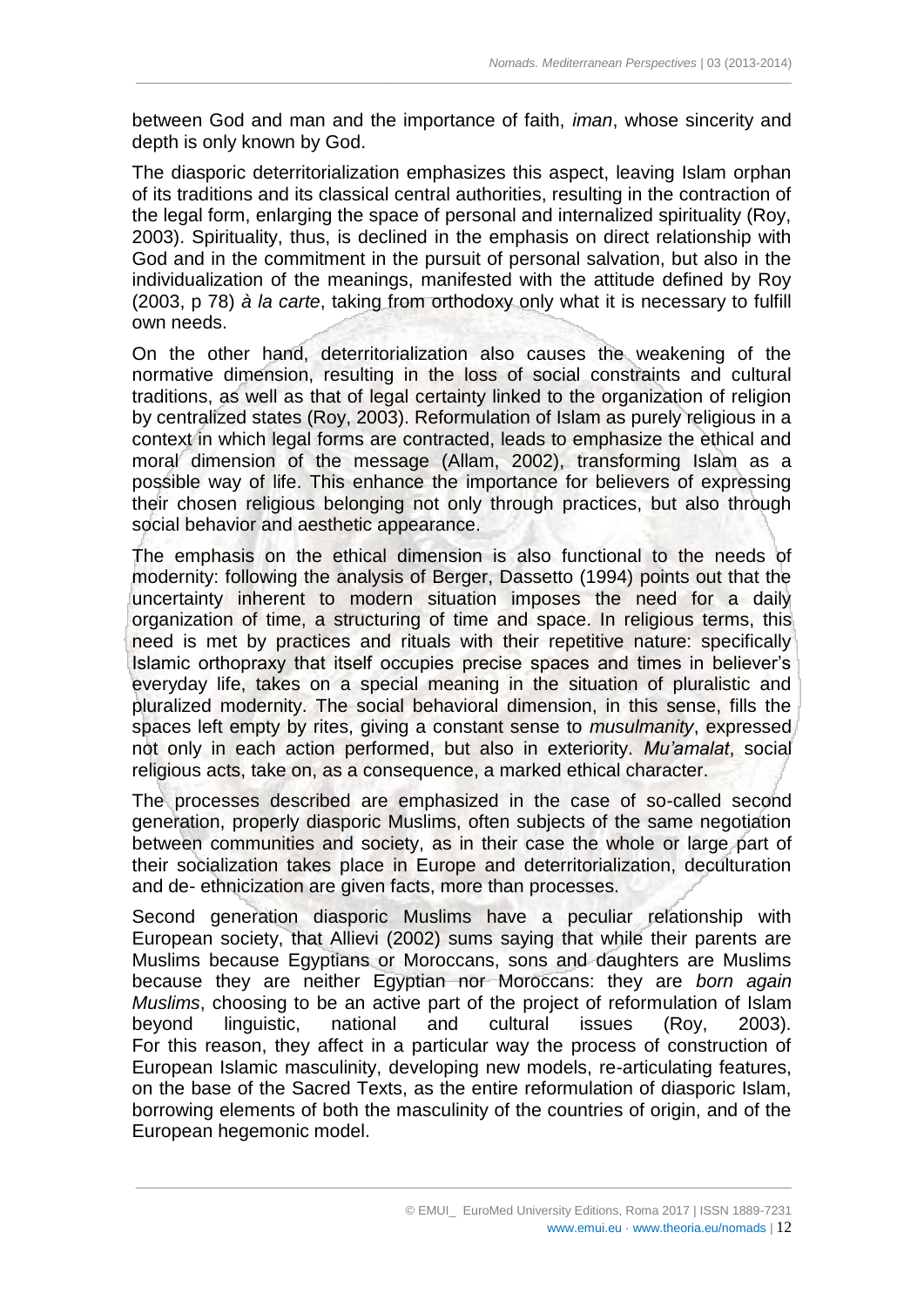## **The Construction of Masculinity among the European diasporic Muslims: interpretative perspectives**

 $\_$  ,  $\_$  ,  $\_$  ,  $\_$  ,  $\_$  ,  $\_$  ,  $\_$  ,  $\_$  ,  $\_$  ,  $\_$  ,  $\_$  ,  $\_$  ,  $\_$  ,  $\_$  ,  $\_$  ,  $\_$  ,  $\_$  ,  $\_$  ,  $\_$  ,  $\_$  ,  $\_$  ,  $\_$  ,  $\_$  ,  $\_$  ,  $\_$  ,  $\_$  ,  $\_$  ,  $\_$  ,  $\_$  ,  $\_$  ,  $\_$  ,  $\_$  ,  $\_$  ,  $\_$  ,  $\_$  ,  $\_$  ,  $\_$  ,

The characteristics of the reformulation of Islam in diasporic context and the consequences they generate in subjective beliefs and practices – individualization and emphasis on ethical and behavioral dimension – as well as in collective forms – re-signification of the *umma* and multiplication of the subjects of the sacred – enable a reading of the process of reformulation of European Islamic masculinity from a purely religious point of view, highlighting features missed by a dualistic and oppositional analysis.

As underlined, building own subjectivity on the Quranic norm Quranic and the Sunnah, taking into account the lack of legitimate authorities and of a centralized interpretation, determines a constant search for the definition of what it means to be Muslim, sustaining the differentiation of the possible interpretations: the multiplication the subjects speaking in the name of Islam fragment, indeed, the interpretive authority and democratizes the reading of the Sacred Text.

This fragmentation, along with the emphasis on the direct relationship with God and on the religious subjectivity, should lead to a greater flexibility in the Islamic concept of masculinity, in which, should co-exist different elements, even in conflict between each other, all equally legitimate from the point of view of religion, that believers should refer to depending on own religious sensibilities. This proposition, however, it is partially real, only as it pertains to the coexistence of multiple subjective significations, because they are all rooted in a single model, religiously normative, based on Sacred texts thus defining strict boundaries.

The choice to be Muslims, in fact, reformulating purely religious requirements contained in the Sacred Texts enhances the recovery of elements developed in the early centuries of Islam, re-evaluating the classical model of Muslim male traced back to the Prophet, to an original experience whose consistency is sanctioned by the very words of God. This model, in European Islam, in a deterritorialized context of minority, cannot be re-elaborated as dominant within a public sphere that stigmatizes Muslim belonging, so it is re-elaborated in an ethical, aesthetical and behavioral sense, and in the private sphere, which privileged place is family.

In the interviews realized with North African diasporic Muslim male in Italy and France, these two elements are central to the elaboration of being male and Muslim: being a Muslim man means to have faith, but also adopt an Islamic way of life expressed through participation to religious practices, but also in the public sphere by demonstrating an Islamic behaviors and acting an Islamic moral. The latter determines an attitude of interest and participation, religiously informed, to the surrounding world: being a Muslim man means being good to neighbors, generous to poor, welcoming travelers, being socially responsible, working and not wasting money, holding a healthy lifestyle, respecting human life, addressing conflicts through dialogue, keeping promises, being honest and productive. The aesthetic also gains importance, according to personal sensitivity, as a means to BE recognized as a Muslim man, once again emphasizing the significance of the beard, but especially the prophetic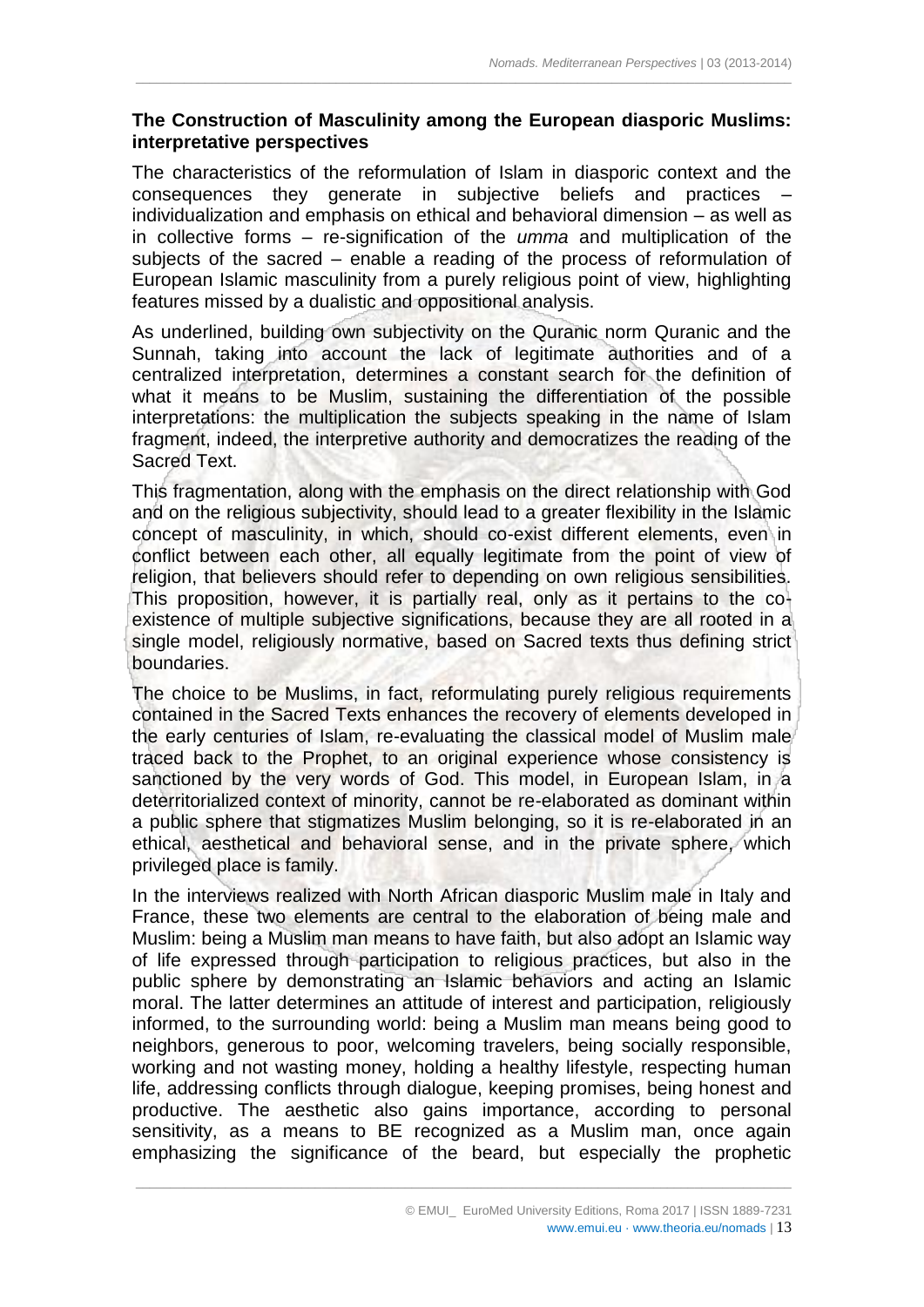prescription, according to which a man must be aesthetically different by a woman.

 $\_$  ,  $\_$  ,  $\_$  ,  $\_$  ,  $\_$  ,  $\_$  ,  $\_$  ,  $\_$  ,  $\_$  ,  $\_$  ,  $\_$  ,  $\_$  ,  $\_$  ,  $\_$  ,  $\_$  ,  $\_$  ,  $\_$  ,  $\_$  ,  $\_$  ,  $\_$  ,  $\_$  ,  $\_$  ,  $\_$  ,  $\_$  ,  $\_$  ,  $\_$  ,  $\_$  ,  $\_$  ,  $\_$  ,  $\_$  ,  $\_$  ,  $\_$  ,  $\_$  ,  $\_$  ,  $\_$  ,  $\_$  ,  $\_$  ,

Family in this discourse becomes the privileged place of expression of own male subjectivity: from this point of view, Muslim men have not commit adultery and fornication, have to hold an appropriate attitudes to women especially in mixed environments, to respect parents, to act as fairly good head of the family with children and the wife.

Concerning the latter, the interviews reveal a widespread preference for religiously endogamous marriage, preferably with diasporic Muslim women, in order to complete own spiritual growth, conceived as part of a religious project that from individual becomes familiar. The wife is imagined or described as a person who is studying and working, expressing herself in the public and in the religious sphere, but also in the private one, raising children, taking care of the house, supporting her husband in his choices.

The ethical, aesthetical, behavioral and familiar norms thus become the basis for the construction of a dominant Muslim masculinity, on the one hand benefiting from hegemonic patriarchal dividend, as males, on the other creating properly Islamic hegemonic models, resulting in religious patriarchal dividend that, as such, is expressed inward and outward.

The Islamic model of masculinity, however, irrespectively of its characteristics and of the recognition of the subjectivity of believers' individual paths, has a limit in the fact itself of originating in the religious, of being built on the word of God, an unchanging basis, despite different interpretations.

Although it is an open and dynamic model, constantly being redefined its attributes are more difficult permeable to cultural changes that can overthrow perspectives of the hegemonic model, precisely because they are rooted in the Sacred.

The major challenges to contemporary Islamic masculinity therefore, arise from within, from the relationship with patterns of Muslim male that while emerging in the same European public space, contradict dominant features, both those shared with hegemonic masculinity – for example heterosexuality – and those properly Islamic.

In addition, the expression of masculinity in relation to Muslim family proposes, in a de- territorialized and de-cultured context, the re-articulation of the two classical poles of Muslim hegemonic masculinity, that are being male and being Muslim.

The model proposed in the interviews, in fact, not explicates the revival of preexisting patriarchal structures, but puts them in dialogue with hegemonic corresponding elements, religiously endorsed: in particular, from the descriptions of the ideal or real wives and family relationships, arises implicitly the classical idea of complementarity between man and woman, playing different and pre-established roles within a common religious project that tends towards God.

One final thought comes from the peculiar transnational dimension of the discursive space of the *umma*.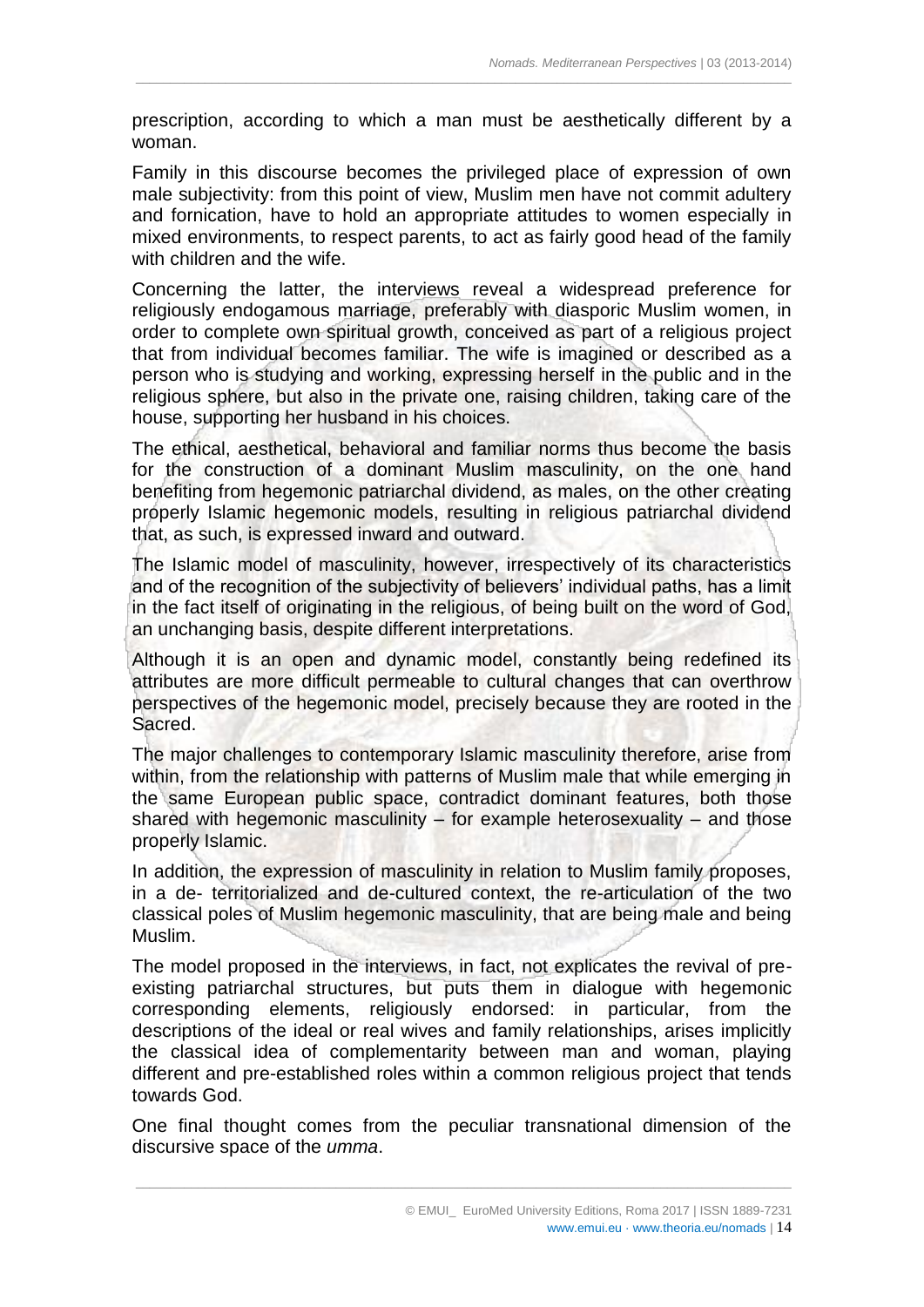As underlined the reformulation of Islam acts in a religious sphere described by Mandaville (2001) as a *middle public sphere* in which are expressed both the instances of the middle classes of countries of origin and those of diasporic communities, contributing to the dialogue, the movement, the interaction and the construction of deculturated ideas and models, to be bargained with local communities, encouraging the emergence of common constituents (Eickelman and Anderson, 1999, p 9).

 $\_$  ,  $\_$  ,  $\_$  ,  $\_$  ,  $\_$  ,  $\_$  ,  $\_$  ,  $\_$  ,  $\_$  ,  $\_$  ,  $\_$  ,  $\_$  ,  $\_$  ,  $\_$  ,  $\_$  ,  $\_$  ,  $\_$  ,  $\_$  ,  $\_$  ,  $\_$  ,  $\_$  ,  $\_$  ,  $\_$  ,  $\_$  ,  $\_$  ,  $\_$  ,  $\_$  ,  $\_$  ,  $\_$  ,  $\_$  ,  $\_$  ,  $\_$  ,  $\_$  ,  $\_$  ,  $\_$  ,  $\_$  ,  $\_$  ,

The main media through which Muslim public sphere express itself are satellite television and the Internet, the latter being the de-territorialized medium par excellence, the best place for the reconstruction of the imaginary *umma*, accompanying at the same time the process of individualization of beliefs: despite the exchange of information takes place in a virtual community, with more people attending, internet access remains individual, leaving the individual believer to interact and express his subjectivity, selecting the information he needs (Eickelman and Anderson, 1999).

Transnational dimension of communication facilitates the circulation of deculturated models of Islamic masculinity processed in different geographical areas, supporting their mutual acculturation.

From this point of view, European Islamic masculinity is in continuity with the new transnational and globalized masculinities described by Kimmel (2010). The author argues, indeed, that globalization changes the construction of masculinity, renewing the arena in which national and local masculinities are articulated, reconfiguring traditional, neo-colonial, economic, political and cultural structures, challenging domestic and public patriarchy<sup>18</sup>.

Specifically, the European Islamic masculinity, circularing within the Mediterranean, influences and is influenced by events that, on both sides, can support the emergence of new models and discourses: in this sense the future forms of diasporic Islamic masculinity are likely to be affected by new masculinities emerged from the Arab uprisings of 2010/2011, defined by Inhorn (2012) as *protest masculinities*, for long time concealed by authoritarian regimes, that have found a special place in the digital Muslim public sphere.

#### **Concluding remarks**

-

Focusing on Islam and its re-formulation as the center of the study on Islamic masculinity in general and on diasporic one in particular can provide interpretive keys, allowing to detect issues beyond the classical analysis of Islamic masculinity: the revival of the model of complementarity in gender relations, the inherent transnationality of Muslim religious subjectivities acting in the public sphere, the risk related to the re-articulation of the requirements of the Sacred Texts. Religion, in this sense, is understood not as reductionist and ahistorical, but in its becoming religiosity, inserting in a social space, as dynamic and changing.

 $18$  Kimmel (2010) notes that within this new arena globalized male masculinities are confronted with a global hegemonic model of masculinity that circulates triggering both emulations that resistance to the incorporation, often expressed in nationalists or religious terms.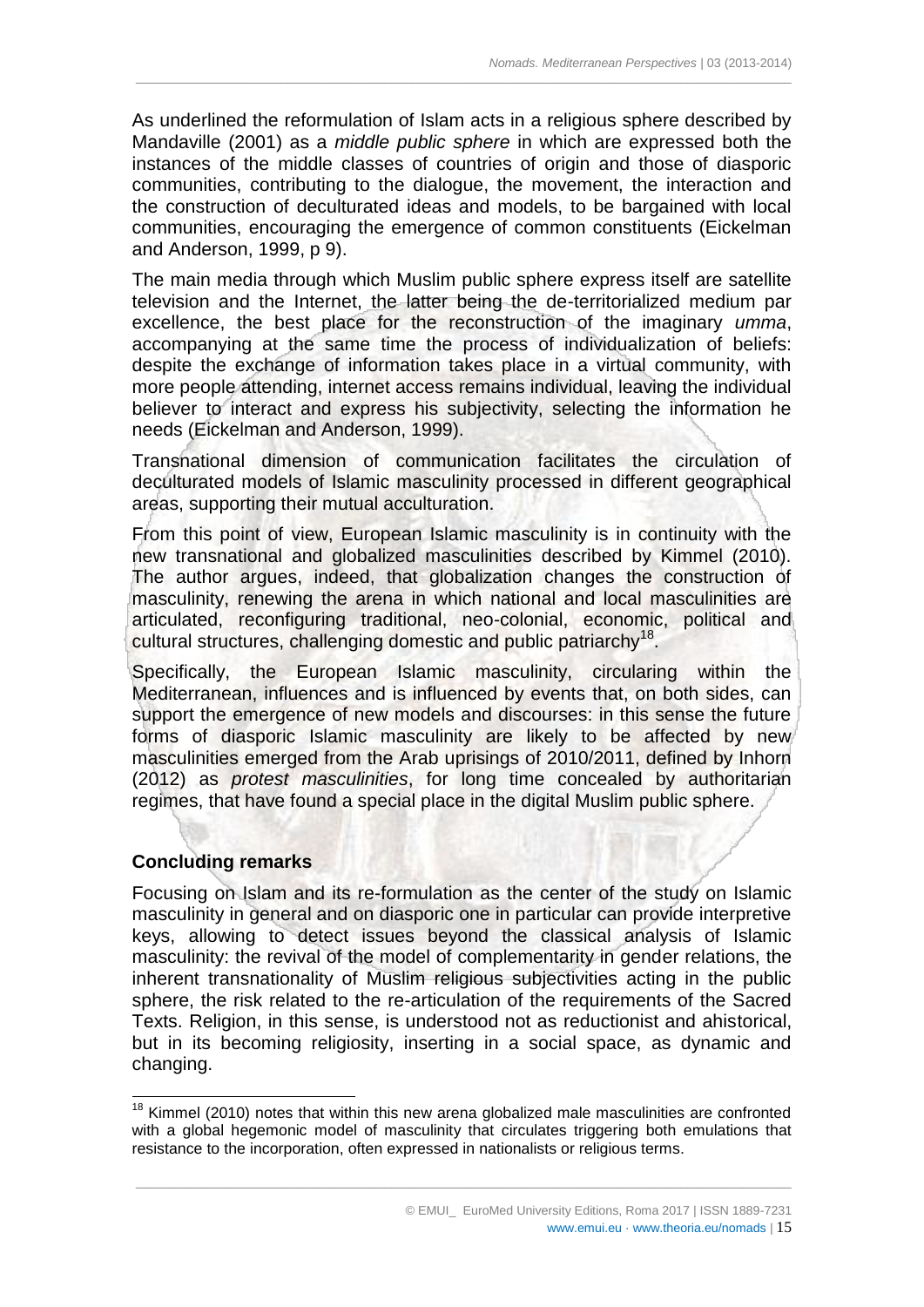European Islam is, therefore, part of a more complex interaction leading to the definition of specific masculinity models, not necessarily constructed in opposition to the hegemonic one, but in a continuous relationship with them that involves also masculinity models of Muslim majority countries, as well as properly religious elements and deculturated models, circulating through a public transnational sphere, acculturating each other.

 $\_$  ,  $\_$  ,  $\_$  ,  $\_$  ,  $\_$  ,  $\_$  ,  $\_$  ,  $\_$  ,  $\_$  ,  $\_$  ,  $\_$  ,  $\_$  ,  $\_$  ,  $\_$  ,  $\_$  ,  $\_$  ,  $\_$  ,  $\_$  ,  $\_$  ,  $\_$  ,  $\_$  ,  $\_$  ,  $\_$  ,  $\_$  ,  $\_$  ,  $\_$  ,  $\_$  ,  $\_$  ,  $\_$  ,  $\_$  ,  $\_$  ,  $\_$  ,  $\_$  ,  $\_$  ,  $\_$  ,  $\_$  ,  $\_$  ,

From this point of view, the proposed analysis can also be a starting point to develop tools to read the processes of redefinition of Islamic and not Islamic masculinity in Muslim majority countries, considering them as transnational, as a constituent part in the definition of multiple globalized models, in a continuous tension.

### **Bibliography**

(2002) ALLAM, Khaled Fouad, *L'Islam Globale*, Rizzoli,Milano.

(2002) ALLIEVI, Stefano, *Musulmani d'Occidente*, Carocci, Roma.

(2011) AMAR, Paul, "Middle East Masculinity Studies: Discourse of "Men in Crisis" Industries of Gender in Revolution", *Journal of Middle East Women's Studies,* 7, 3, pp 36- 70.

(1994) BERGER, Peter L, *Una Gloria Remota. Avere Fede nell'Epoca del Pluralismo*, Il Mulino, Bologna.

1. Cesari J. (2004), Musulmani in Occidente, Vallecchi:Firenze.

(1995) Connell, Raewyn. *Masculinities*, University of California Press, Berkeley (2005) CONNELL, Raewyn e MESSERCHMIDT, James W., 'Hegemonic Masculinity: Rethinking the Concept', *Gender and Society*, 19, pp 829- 859.

(1981) CRAPANZANO, Vincent, "Rite of Return: Circumcision in Morocco". In MUESTERBERGER Warner and BOYER L.Bryce (eds), *The Psychoanalytic Study of Society*, International Universities Press, New York.

(2003) DASSETTO, Felice, "The Muslim Populations of Europe". In MARÉCHAL, Brigitte, ALLIEVI, Stefano, DASSETTO, Felice e NIELSEN, John, *Muslims in the Enlarged Europe*, BRILL, Leiden-Boston.

(2009) DASSETTO, Felice, "Il Divenire dell'Islam Europeo: Questioni Aperte, alla Ricerca di Buone Pratiche", *Religioni e Società*, 25, 65.

(2001) DEMETRIOU, Demetrakis Z., "Connell's Concept of Hegemonic Masculinity: A Critique", *Theory and Society*, 30, 3, pp 337-361.

(2004) DIALMY, Abdessamad, 'Masculinity in Morocco', *What about Masculinity* 21, pp 104-105.

Eickelman, D.F. e Anderson, J. W. (1999), Redifining Muslim Networks, in D.F. Eickelman e J.W. Anderson, New Media in the Muslim World. The Emerging Public Sphere, Indiana University Press:Bloomington.

(1986) FANON, Frantz, *Black Skin, White Masks,* Pluto Press, London.

(2007) FRISINA, Annalisa, *Giovani Musulmani d'Italia*, Carocci, Roma.

(2011) GEOFFREY, Samuel, "Islamic Piety and Masculinity", *Cont Islam,* 5, pp. 309- 322.

(2000) GHOSSOUB, Mai e SINCLAIR-WEBB, Emma (eds.), *Imagined Masculinities. Male Identity and Culture in the Modern Middle East*, Saqi Books, London.